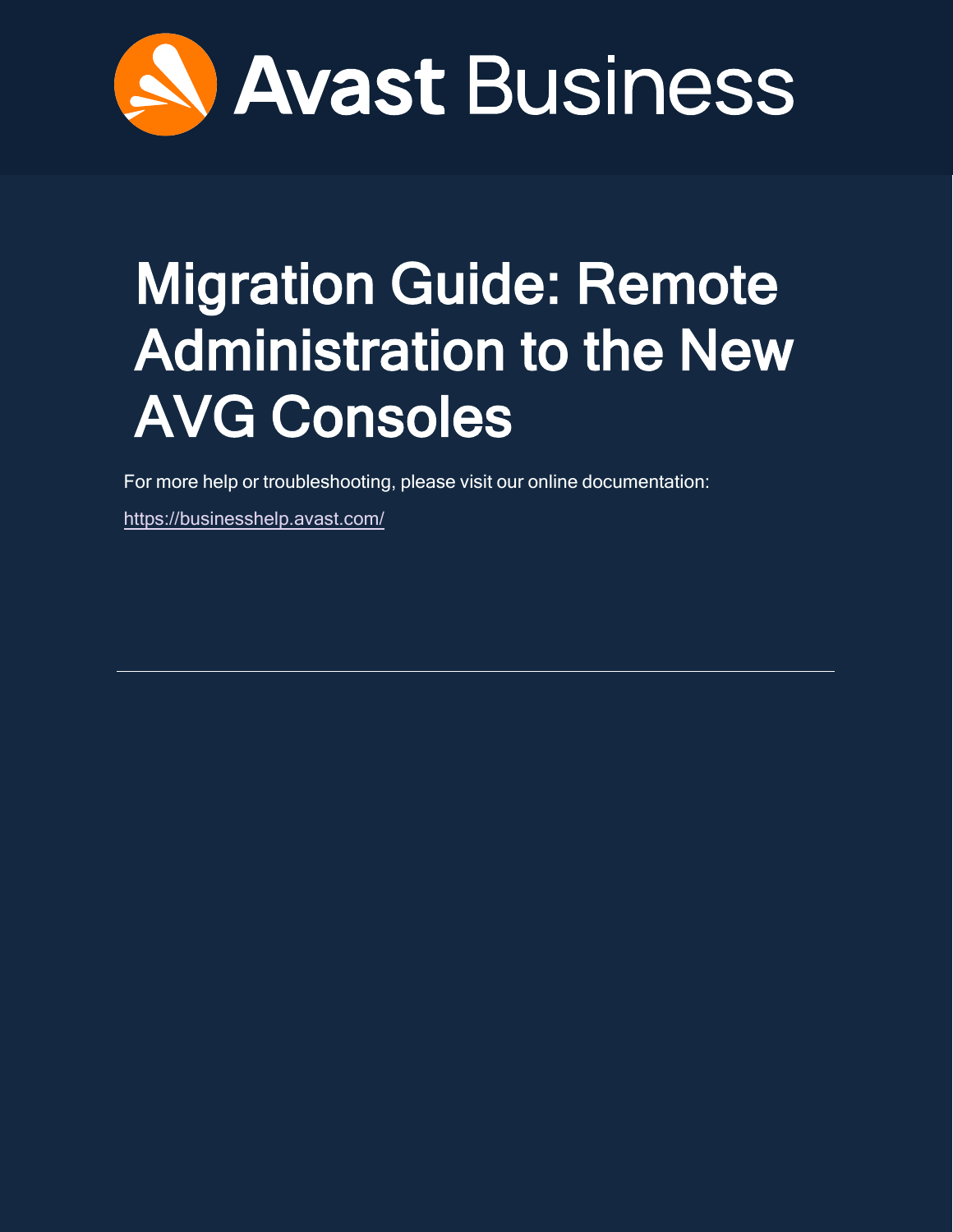# <span id="page-1-0"></span>Table of Contents

| Migration Guide: Remote Administration to the New AVG Consoles  1                                                                     |                 |  |
|---------------------------------------------------------------------------------------------------------------------------------------|-----------------|--|
|                                                                                                                                       |                 |  |
|                                                                                                                                       |                 |  |
|                                                                                                                                       |                 |  |
|                                                                                                                                       |                 |  |
|                                                                                                                                       |                 |  |
|                                                                                                                                       |                 |  |
| Other                                                                                                                                 | 5               |  |
|                                                                                                                                       | $6\phantom{1}6$ |  |
|                                                                                                                                       | $6\phantom{1}$  |  |
| Scan a                                                                                                                                | $6\phantom{1}6$ |  |
|                                                                                                                                       | $6\phantom{1}6$ |  |
|                                                                                                                                       | $6\phantom{1}6$ |  |
| Migration Process <b>Migration</b> Process <b>Migration</b> Books and the Communication of the Construction Communication of <b>8</b> |                 |  |
|                                                                                                                                       |                 |  |
|                                                                                                                                       |                 |  |
| Exporting and Importing XML File <b>Manual Access 2019</b> 3                                                                          |                 |  |
|                                                                                                                                       |                 |  |
|                                                                                                                                       |                 |  |
|                                                                                                                                       |                 |  |
| Exporting and Importing XML File <b>Manual Access 2018</b> 23                                                                         |                 |  |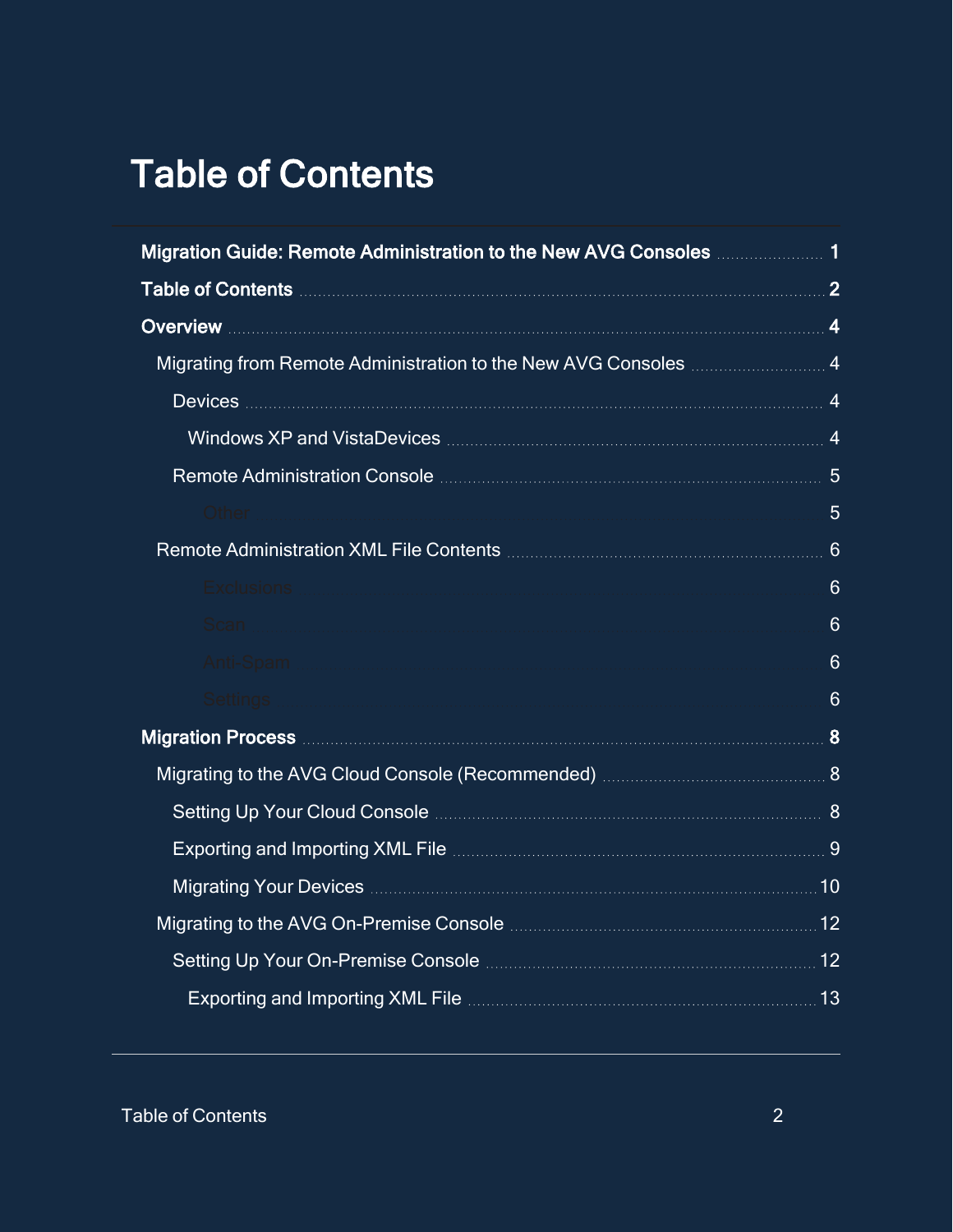| Migrating Your Devices <b>Migration Community</b> Contract and Theorem Community Community Community Community Community                                                                                                             | 14              |
|--------------------------------------------------------------------------------------------------------------------------------------------------------------------------------------------------------------------------------------|-----------------|
|                                                                                                                                                                                                                                      | .16             |
|                                                                                                                                                                                                                                      | 16              |
|                                                                                                                                                                                                                                      | .16             |
|                                                                                                                                                                                                                                      | .16             |
|                                                                                                                                                                                                                                      |                 |
| Updating Clients Using Mirror <b>Microsoft Access 28</b>                                                                                                                                                                             |                 |
|                                                                                                                                                                                                                                      | .18             |
|                                                                                                                                                                                                                                      | 19              |
|                                                                                                                                                                                                                                      | 19              |
|                                                                                                                                                                                                                                      | $\overline{21}$ |
|                                                                                                                                                                                                                                      | .21             |
|                                                                                                                                                                                                                                      | 21              |
|                                                                                                                                                                                                                                      | 23              |
| Dashboard Widgets, Reports, and Tasks do not populate after moving devices                                                                                                                                                           |                 |
| from AVG Remote Administration to AVG Business Management Console? 24                                                                                                                                                                |                 |
| Glossary <b>Research Manual Control of the Control of the Control of the Control of Tennis Control of the Control of Tennis Control of Tennis Control of Tennis Control of Tennis Control of Tennis Control of Tennis Control of</b> | 25              |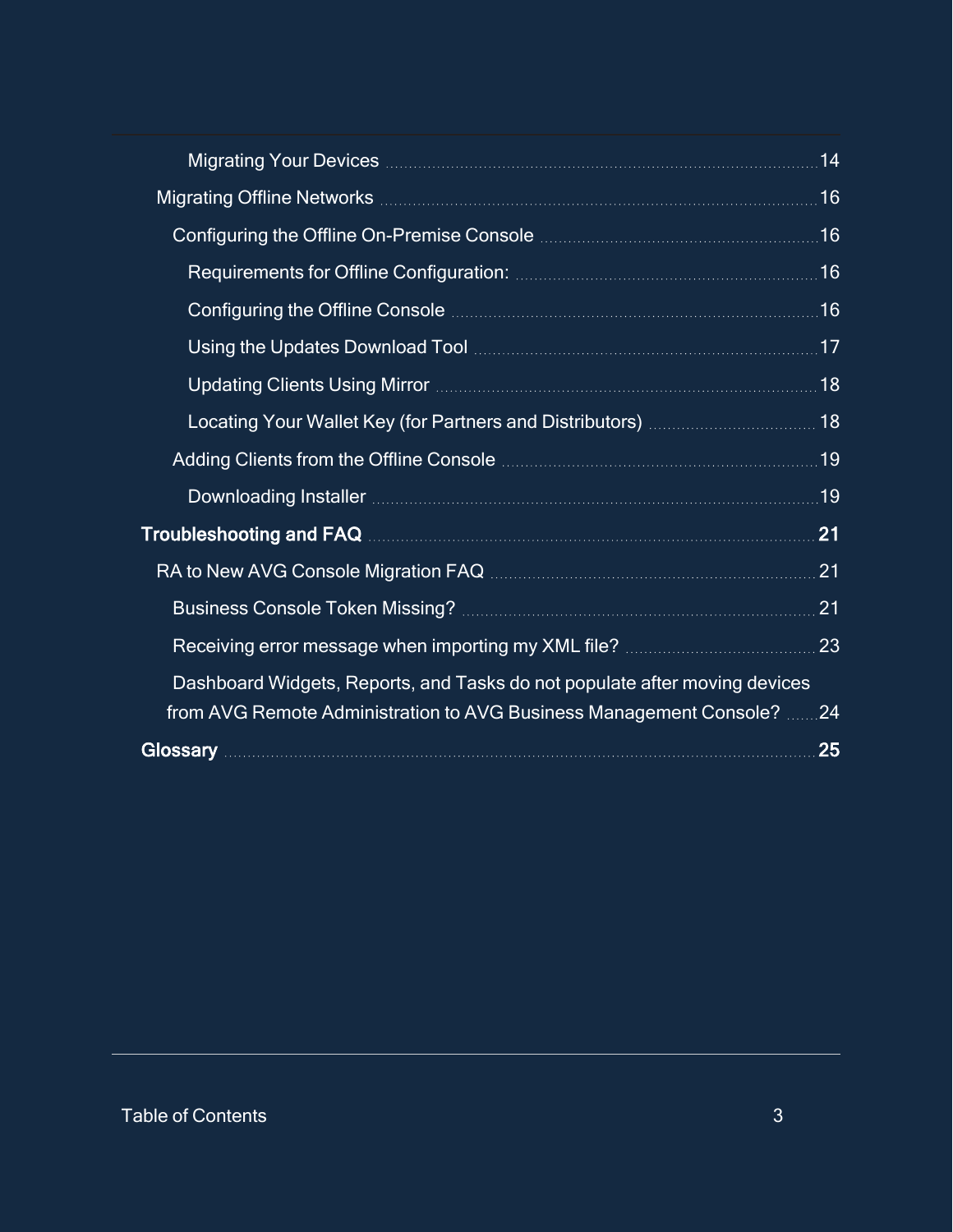## <span id="page-3-1"></span><span id="page-3-0"></span>**Overview**

# <span id="page-3-2"></span>Migrating from Remote Administration to the New AVG Consoles

## **Devices**

- Ensure your devices are running AVG Business version 20.5 or newer
- Your devices must be online and have access to the internet. If you are using offline configuration with the On-Premise Console, see [Migrating Offline Networks](#page-15-0).
- Devices may request a reboot; this is usually due to restarts that were previously pending, particularly if the devices have recently updated
- Clients you transfer from Remote Administration to the new AVG Business Management Consoles will continue to use port 4158 for communication between the clients and the console

## <span id="page-3-3"></span>Windows XP and VistaDevices

- These devices only support installations of AVG client version 18.8 and will not be included in the XML export
- Customers with these devices will need to contact Business Technical Support for guidance on migrating these devices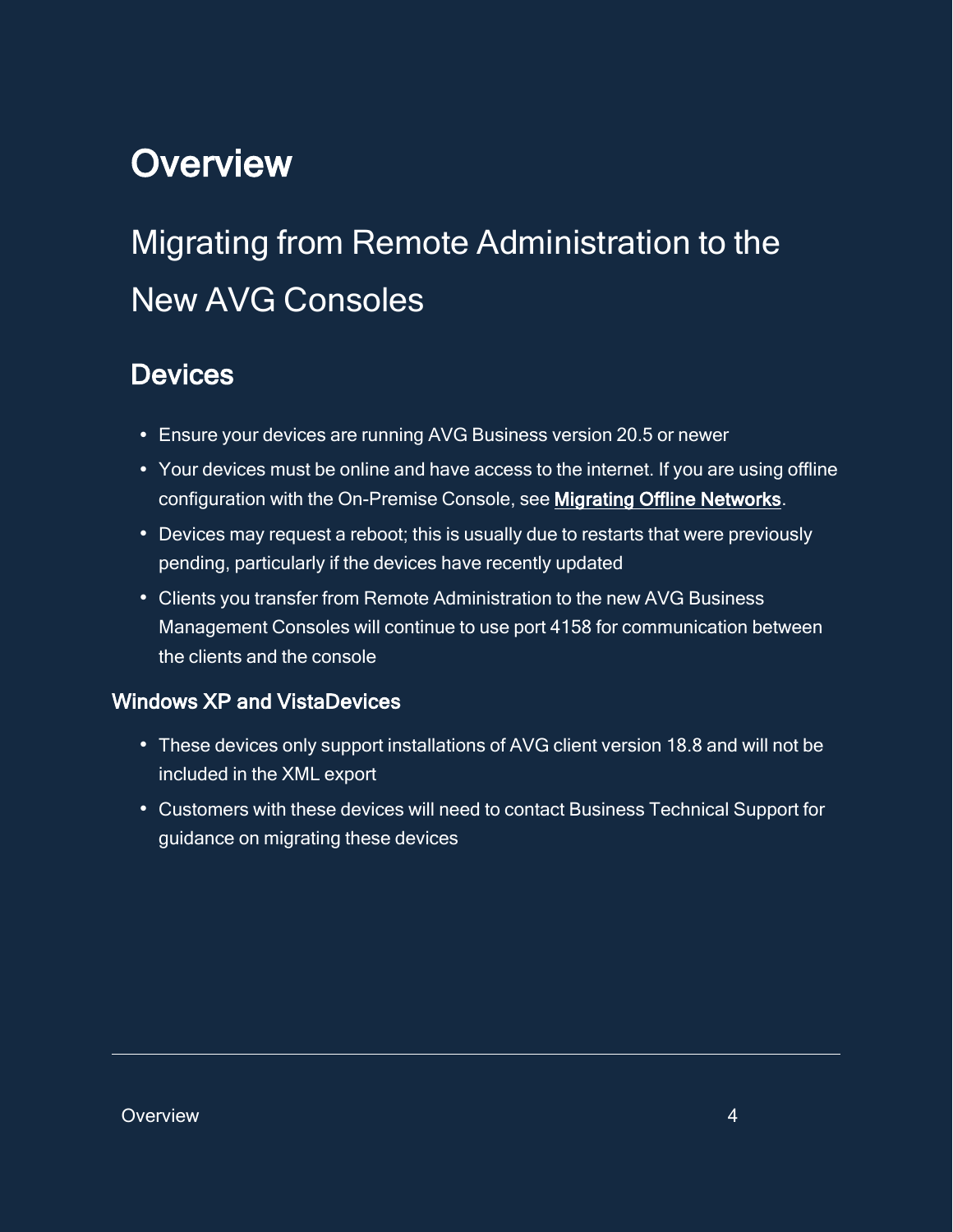## <span id="page-4-0"></span>Remote Administration Console

- Ensure a full, valid AVG license number is entered into your Remote Administration **Console**
- Update your Remote Administration Console to the latest version. If you are not prompted by the Console, you can download and run the installer file manually:
	- 64 bit:[https://s-install.avcdn.net/remote-admin/avg\\_admin\\_x64\\_all.exe](https://s-install.avcdn.net/remote-admin/avg_admin_x64_all.exe)
	- 32 bit:[https://s-install.avcdn.net/remote-admin/avg\\_admin\\_x86\\_all.exe](https://s-install.avcdn.net/remote-admin/avg_admin_x86_all.exe)
- If you have more than one Remote Administration console using the same AVG license or multiple licenses and you want to move all of your devices to one console, it is recommended that you contact our [support](https://www.avast.com/business-support-contact) team so that we can merge the licenses together and provide you with more information on the upgrade

#### <span id="page-4-1"></span>**Other**

- If you are using a LAN Gateway firewall, it is recommended that you whitelist our domain (\*.avg.com) for communication between devices and consoles
- If you are using a proxy server for your devices, when you get to the point in the upgrade wizard of creating your AVG Business Management Console account, please set your proxy details in the Console after importing your XML file (see [Con](https://businesshelp.avast.com/Content/Products/AVG_Management_Consoles/ConfiguringSettingsandPolicies/ConfiguringProxySettingsforDevices.htm)figuring Proxy [Settings](https://businesshelp.avast.com/Content/Products/AVG_Management_Consoles/ConfiguringSettingsandPolicies/ConfiguringProxySettingsforDevices.htm) for Devices)
- The XML file that is exported from Remote Administration only contains Group Settings. Global settings from Remote Administration are not part of the XML export file
- You will be provided with a new AVG license key (wallet key) during the Upgrade Wizard in AVG Remote Administration, which you can copy for safekeeping if you wish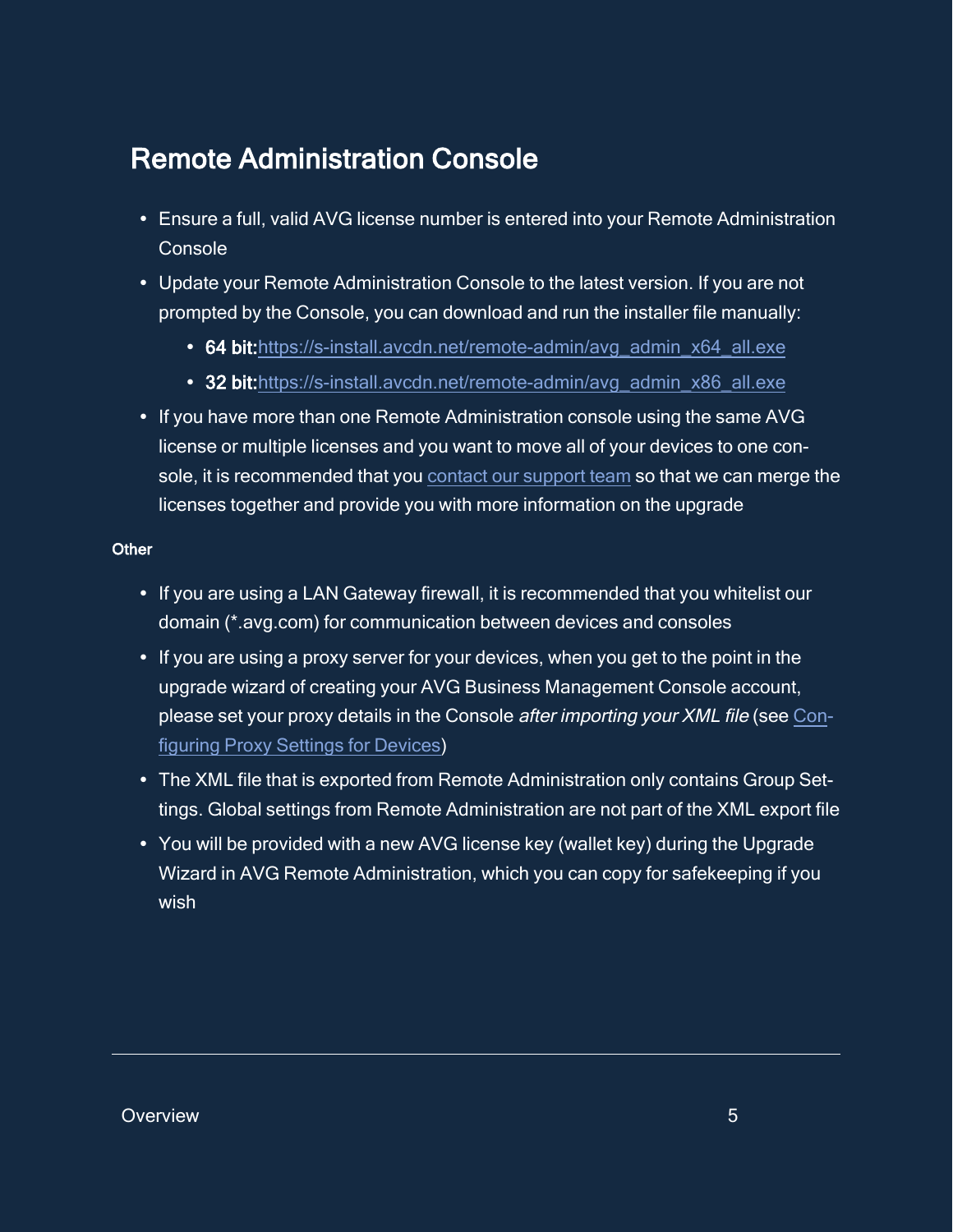## <span id="page-5-0"></span>Remote Administration XML File Contents

The following settings from AVG Remote Administration will be transferred to the new AVG Business Management Consoles. Group policies will be part of the XML file.

#### <span id="page-5-1"></span>**Exclusions**

- All shield exclusions (files and URLS)
- File Shield
- Scan
- Web Shield
- Firewall
- Email Shield
- <span id="page-5-2"></span>• Behavior Shield

#### **Scan**

- Settings
- <span id="page-5-3"></span>• Exceptions

#### Anti-Spam

- Whitelist
- Blacklist
- <span id="page-5-4"></span>• Local and Exchange plugin

#### **Settings**

- File Shield
- Web Shield
- Email Shield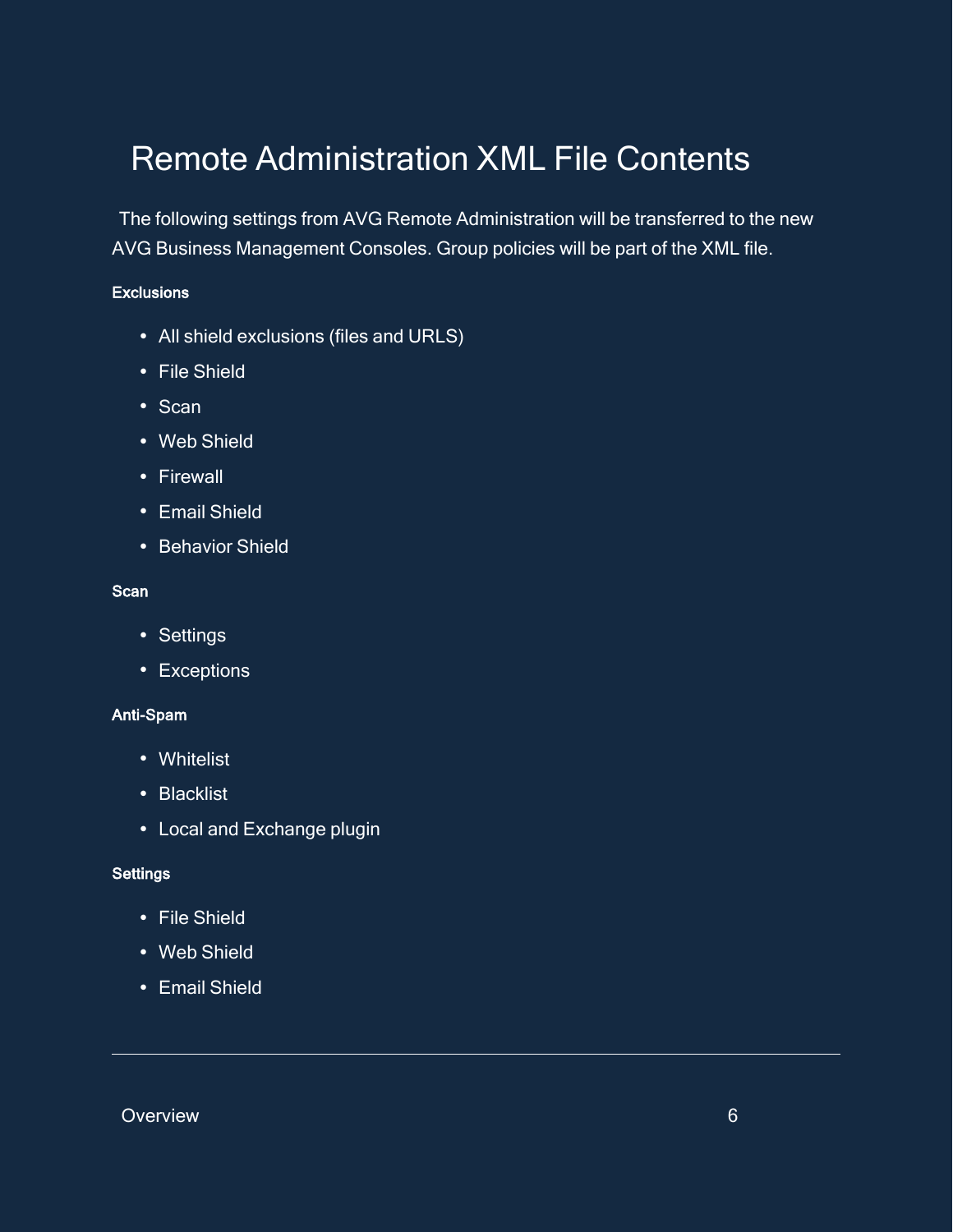- Behavior Shield
- Firewall
- Sandbox
- Self-Defense
- $\cdot$  Scan
- Update and Program
- Exchange and SharePoint
- General Settings
- Password settings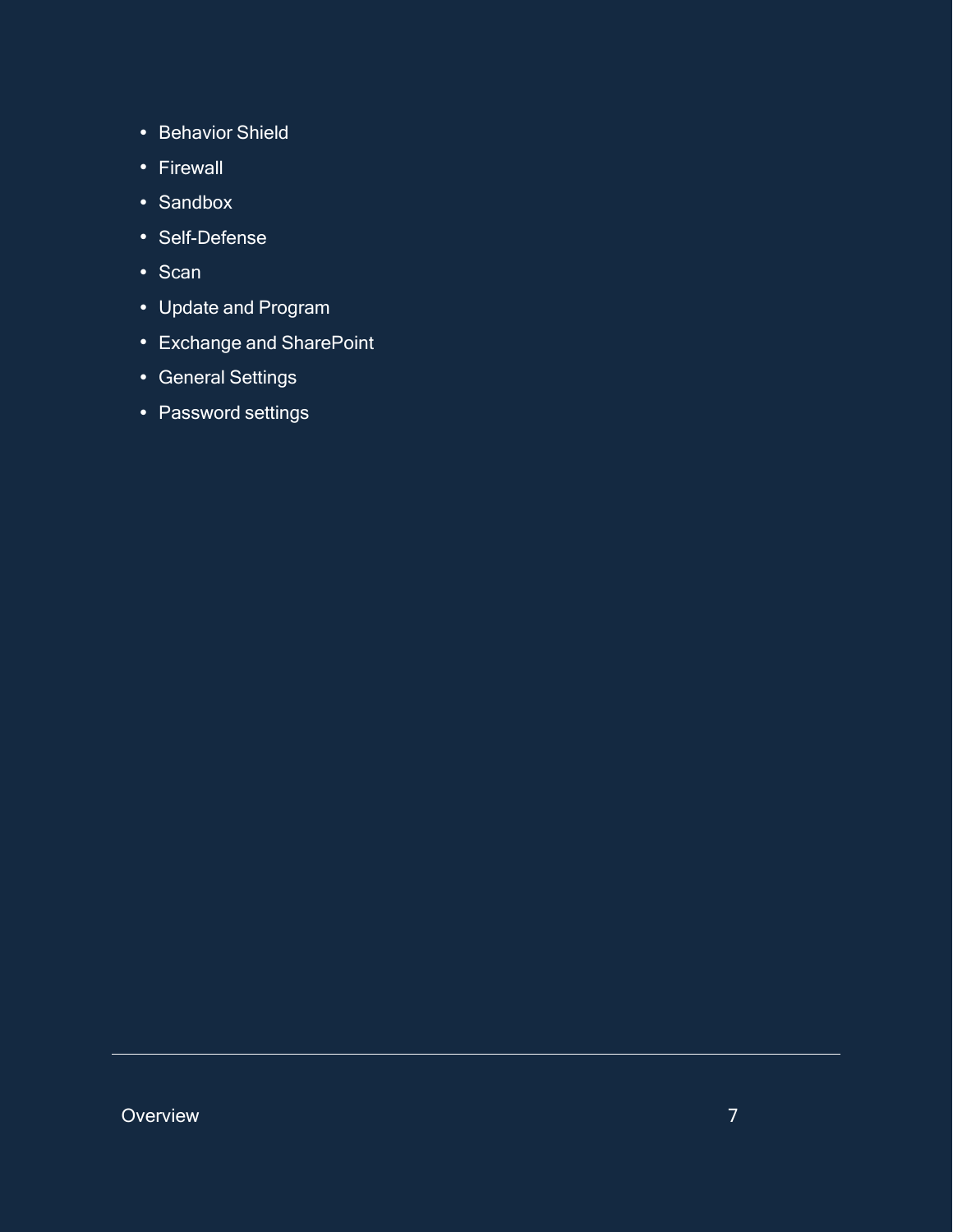## <span id="page-7-1"></span><span id="page-7-0"></span>Migration Process

# <span id="page-7-2"></span>Migrating to the AVG Cloud Console (Recommended)

## Setting Up Your Cloud Console

Each new step assumes you have clicked Next in the Wizard to proceed.

- 1. Launch AVG Remote Administration, which will open the Upgrade Wizard
- 2. Read over the steps the Wizard will take you through for the migration
	- **<sup>o</sup>** You can access more detailed upgrade information on our [AVG Remote](http://www.avg.com/business-upgrade)  [Administration Upgrade Page](http://www.avg.com/business-upgrade)
- 3. Read and accept the terms & conditions and the information on the Upgrade Page by checking the boxes
- 4. Review your current license(s) and the license you will have after the upgrade
	- **o** If you have multiple licenses for the same AVG edition, your licenses will be merged normally. If you have multiple licenses for different AVG editions, you will be provided with one license number which will have containers for each AVG edition
- 5. Select AVG Business Cloud Management Console (Recommended)
- 6. Click Create Cloud Console Account, which will open a browser to the AVG Business Cloud Console registration page.
- 7. Enter your details and register; once your account is created, your new AVG license key will be automatically entered into your Cloud Console for you. Then return to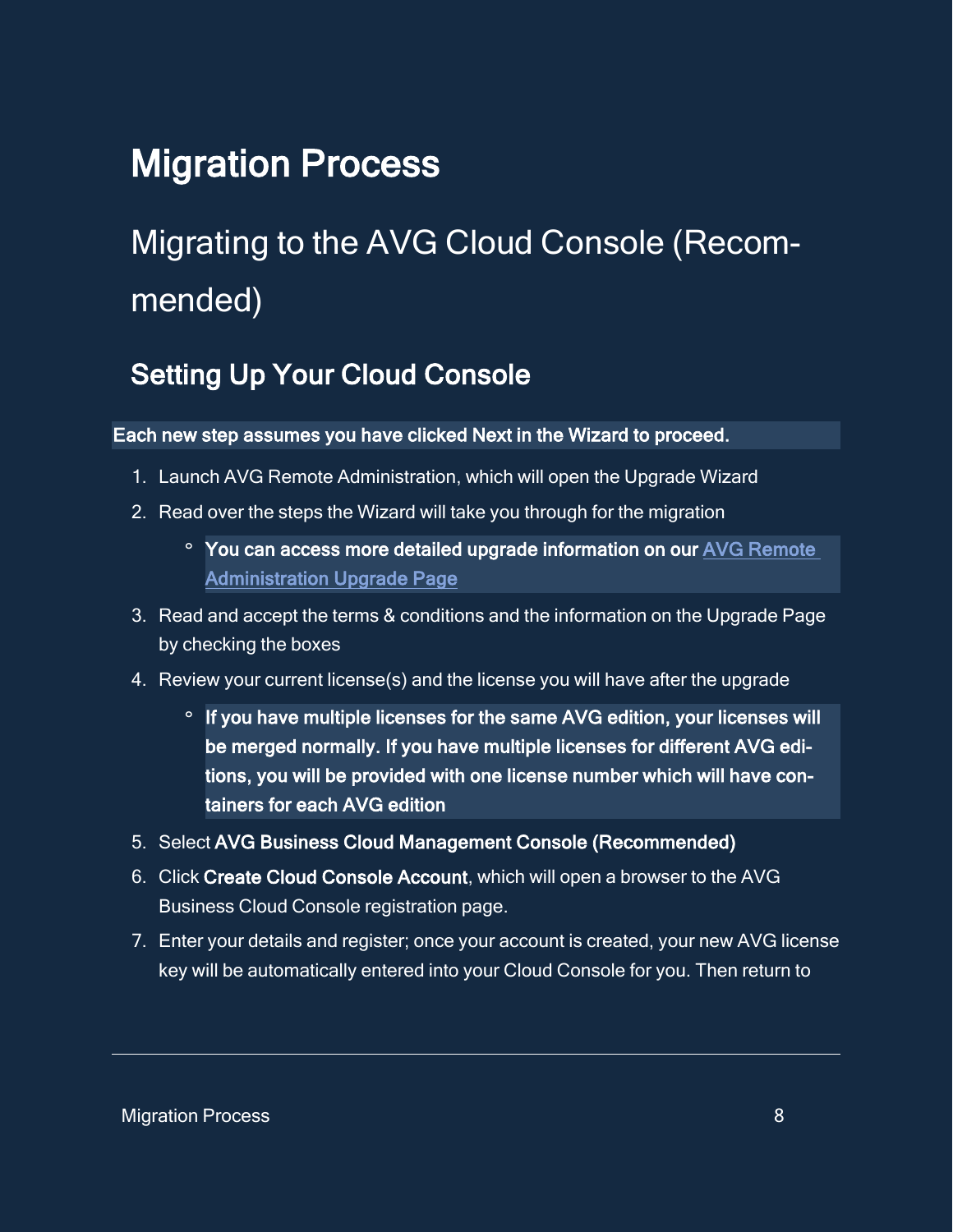### the Upgrade Wizard.

 **o** If your license number was not correctly entered into your Cloud Console, you may be presented with an 'Enter your license number box'. If this is the case, please click on the Next button in the Wizard and click on the Get Wallet Key button which will provide you with your new AVG license key to paste into your Cloud Console.

## <span id="page-8-0"></span>Exporting and Importing XML File

- 1. Click the "here" link to save the XML file with your devices, settings, and groups to a location on your computer (see [Remote Administration XML File Contents\)](#page-5-0)
- 2. Return to the web browser where you are logged in to the Cloud Console, then navigate to General Settings ▸ Transfer From Other Console
- 3. Click Import XML, locate the XML file you just saved, and import it into your Cloud Console. You will be provided with a summary of groups and devices you will be importing
- 4. Click Copy installation token to the clipboard
- 5. Return to the Upgrade Wizard, and paste the token into the Business Console token field
	- **o** If desired, you can click Get Wallet key to copy your new AVG license number
- 6. Click Finish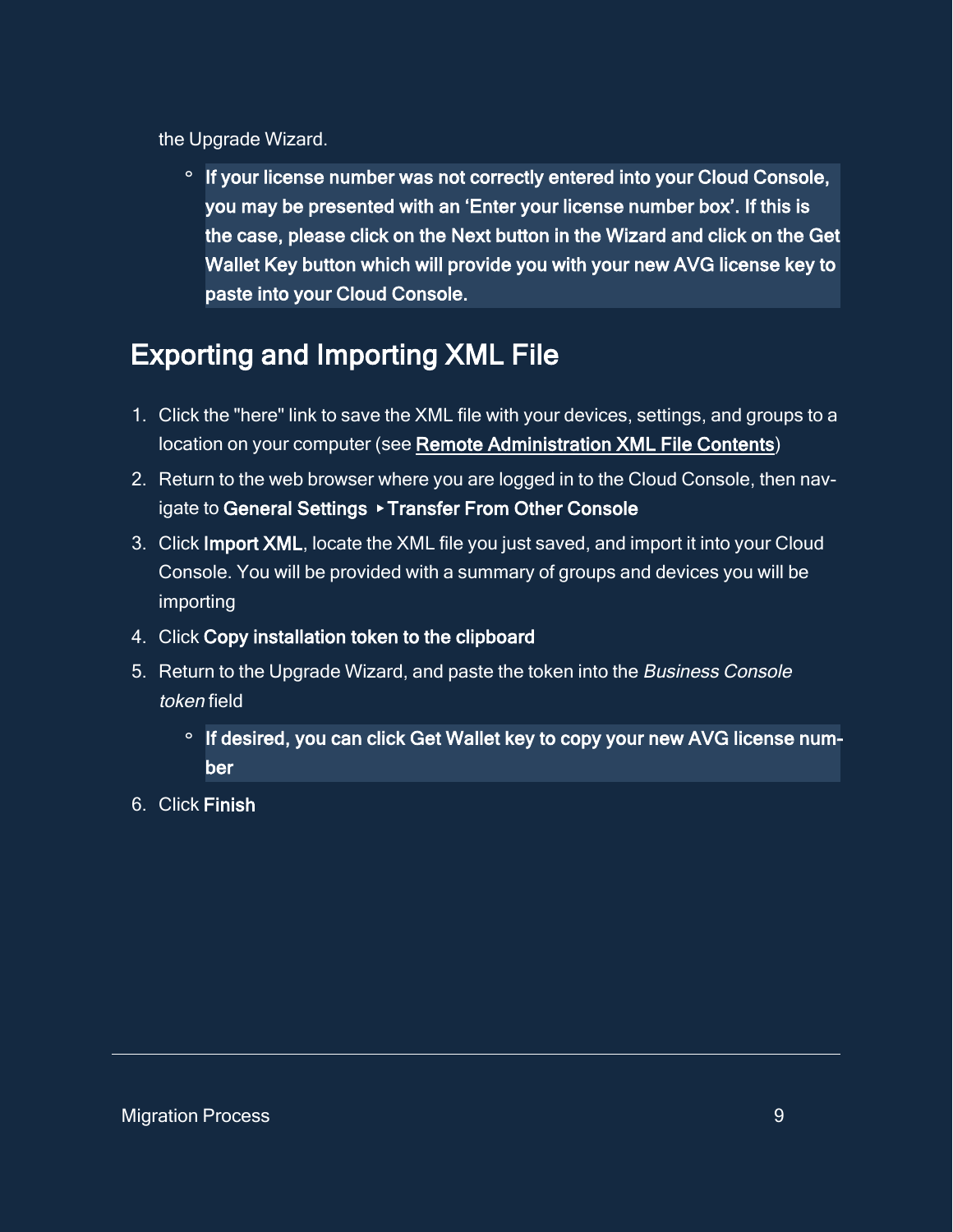| General                                                                                                                                                                                                | Master Agents                                                                                                                                                                                       | Transfer From Other Console     |  |  |
|--------------------------------------------------------------------------------------------------------------------------------------------------------------------------------------------------------|-----------------------------------------------------------------------------------------------------------------------------------------------------------------------------------------------------|---------------------------------|--|--|
|                                                                                                                                                                                                        | To transfer your devices and settings from older consoles, just follow the instructions below.                                                                                                      |                                 |  |  |
| <b>AVG Remote Administration</b>                                                                                                                                                                       |                                                                                                                                                                                                     |                                 |  |  |
| <b>Business Management Console</b>                                                                                                                                                                     | How to transfer from AVG Remote Administration Console to AVG                                                                                                                                       | <b>AVG</b> Business<br>by avast |  |  |
| 1. Search for a file export.xml on the device where your AVG Remote Administration console is installed:<br>With AVG Remote Administration console the file is located in: C:\Users\[UserName]\Desktop |                                                                                                                                                                                                     |                                 |  |  |
|                                                                                                                                                                                                        |                                                                                                                                                                                                     |                                 |  |  |
|                                                                                                                                                                                                        | 2. Import the XML file. You will get an overview of how many groups and devices you're able to transfer.                                                                                            |                                 |  |  |
| Note: Policies will also be transferred alongside the devices.                                                                                                                                         |                                                                                                                                                                                                     |                                 |  |  |
| Import file                                                                                                                                                                                            |                                                                                                                                                                                                     |                                 |  |  |
|                                                                                                                                                                                                        |                                                                                                                                                                                                     |                                 |  |  |
| Copy installation token to the clipboard                                                                                                                                                               |                                                                                                                                                                                                     |                                 |  |  |
|                                                                                                                                                                                                        | Note: This installation token will be pasted into the Remote Admin migration wizard and it stores it.                                                                                               |                                 |  |  |
|                                                                                                                                                                                                        | 3. Once successfully imported, devices from the AVG Remote Administration console will start to appear in this console in the                                                                       |                                 |  |  |
| Devices section.                                                                                                                                                                                       | This might take a while and when they will appear, they will have a status Pending.                                                                                                                 |                                 |  |  |
| device.                                                                                                                                                                                                | 4. Once devices are fully transferred they will have the status Safe, Vulnerable, or In Danger, depending on the health of the                                                                      |                                 |  |  |
|                                                                                                                                                                                                        | 5. You've finished transferring AVG Remote Administration Console and AVG Business Editions products to the new AVG<br>Business AntiVirus Pro and AVG Business Management Console. Congratulations! |                                 |  |  |

## <span id="page-9-0"></span>Migrating Your Devices

- 1. In the Remote Administration Console, highlight the devices you would like to migrate
- 2. Right-click, then select Move to AVG Business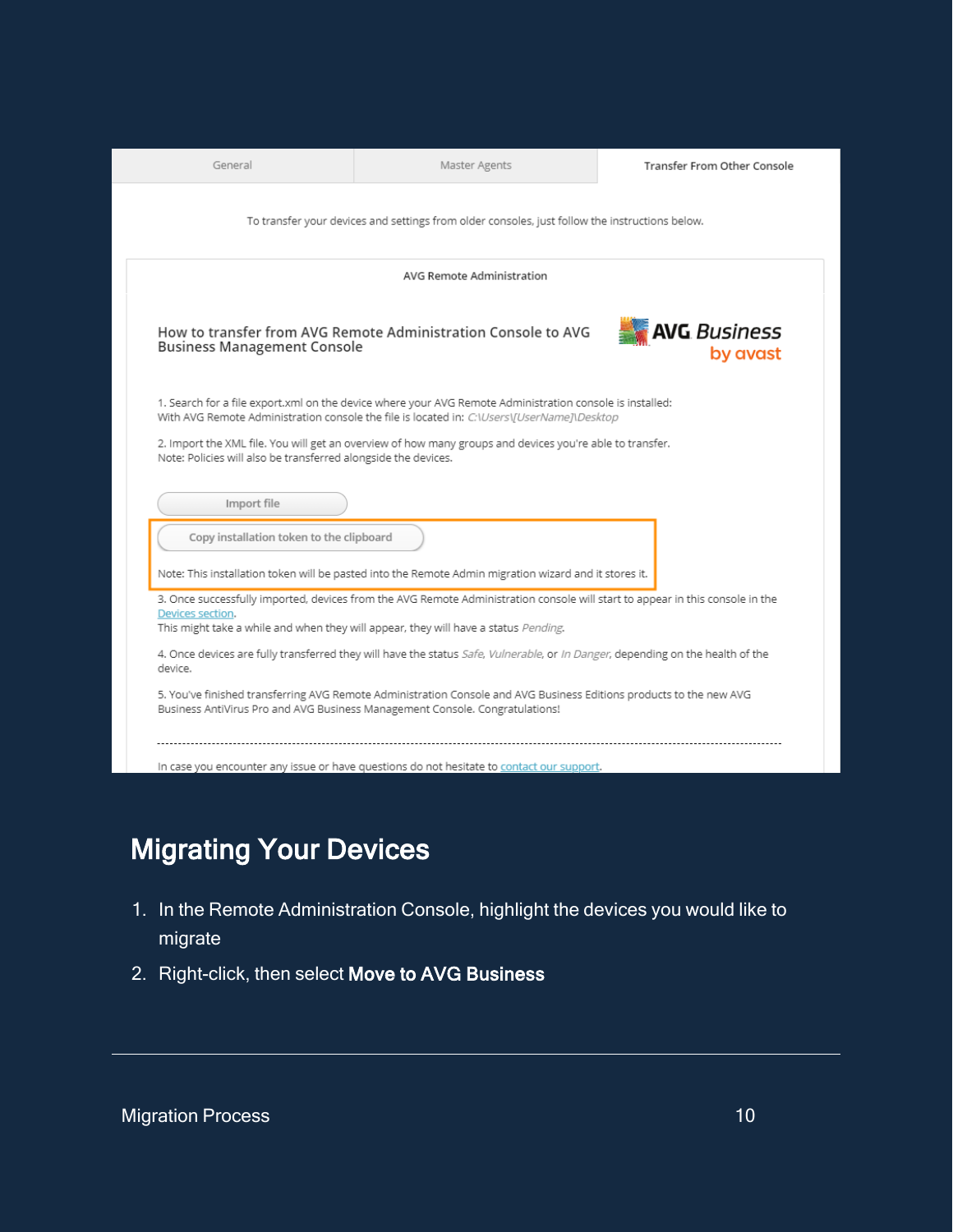- 3. Your devices will begin to transfer and should appear in the AVG Business Cloud **Console**
- 4. If you have AVG Antivirus, File Server, or Email Server Business Editions, go to your Cloud Console. Then navigate to the Devices page, select all of your devices, click Actions ▸ Change subscription, select your new license number, then click Apply

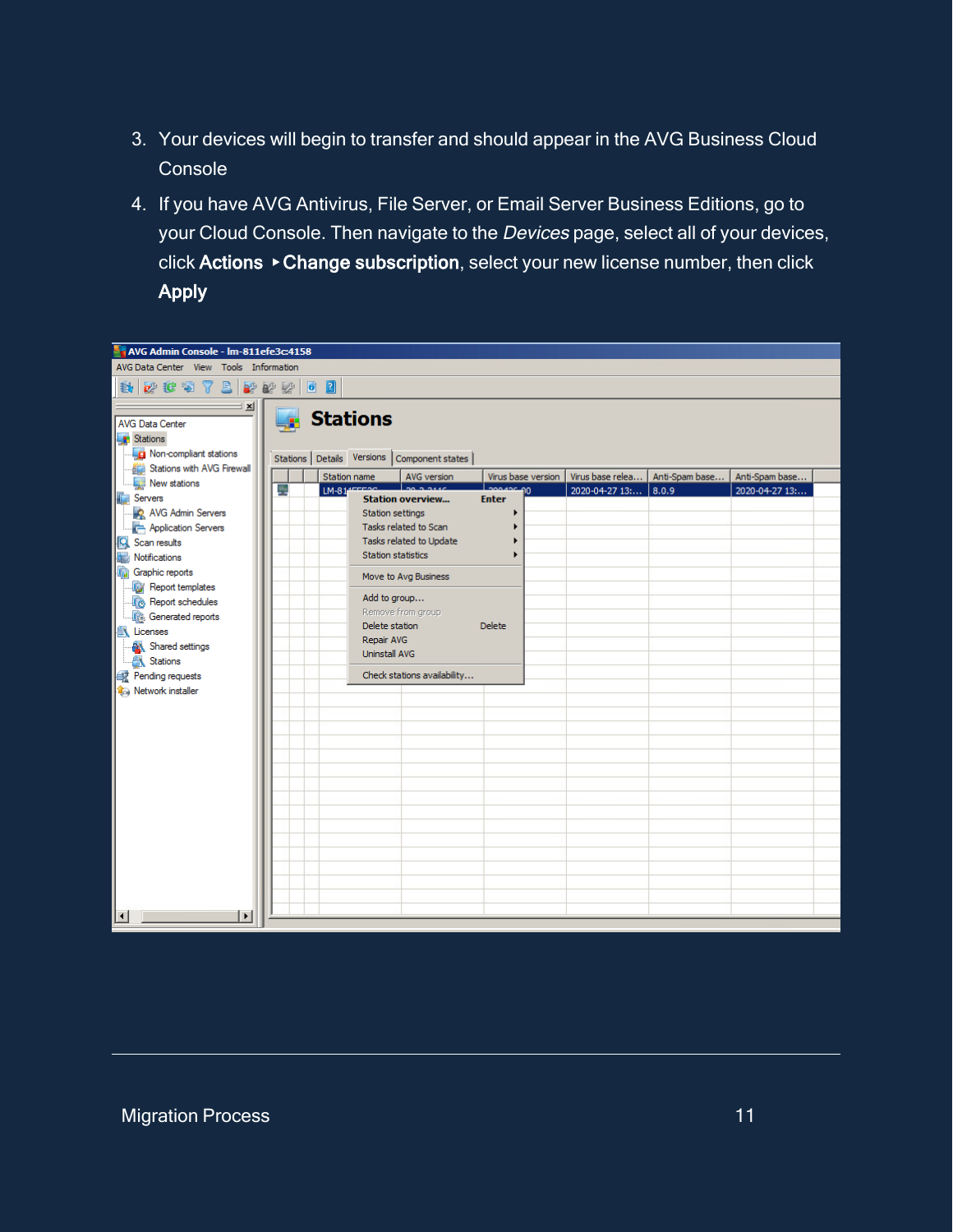You can transfer devices over any period of time (Example: You can transfer some devices on one day, some the day after and so on). The transfer of devices can take hours.

IMPORTANT: The final step in the migration process requires you to initiate the "Move to AVG Business" command in your old AVG Remote Administration console. This will get your devices out of "Pending" status.

## <span id="page-11-1"></span><span id="page-11-0"></span>Migrating to the AVG On-Premise Console

## Setting Up Your On-Premise Console

### Each new step assumes you have clicked Next in the Wizard to proceed.

- 1. Launch AVG Remote Administration, which will open the Upgrade Wizard
- 2. Read over the steps the Wizard will take you through for the migration
	- **<sup>o</sup>** You can access more detailed upgrade information on our [AVG Remote](http://www.avg.com/business-upgrade)  [Administration Upgrade Page](http://www.avg.com/business-upgrade)
- 3. Read and accept the terms & conditions and the information on the Upgrade Page by checking the boxes
- 4. Review your current license(s) and the license you will have after the upgrade
	- **o** If you have multiple licenses for the same AVG edition, your licenses will be merged normally. If you have multiple licenses for different AVG editions, you will be provided with one license number which will have containers for each AVG edition
- 5. Select AVG Business On-Premise Management Console
- 6. Download and install the On-Premise Console (see Installing the [On-Premise](https://businesshelp.avast.com/Content/Products/AVG_Management_Consoles/ConsoleManagement/InstallingtheOn-PremiseConsoleWindows.htm) Console [\(Windows\)\)](https://businesshelp.avast.com/Content/Products/AVG_Management_Consoles/ConsoleManagement/InstallingtheOn-PremiseConsoleWindows.htm), at which point you will be prompted for your new AVG license key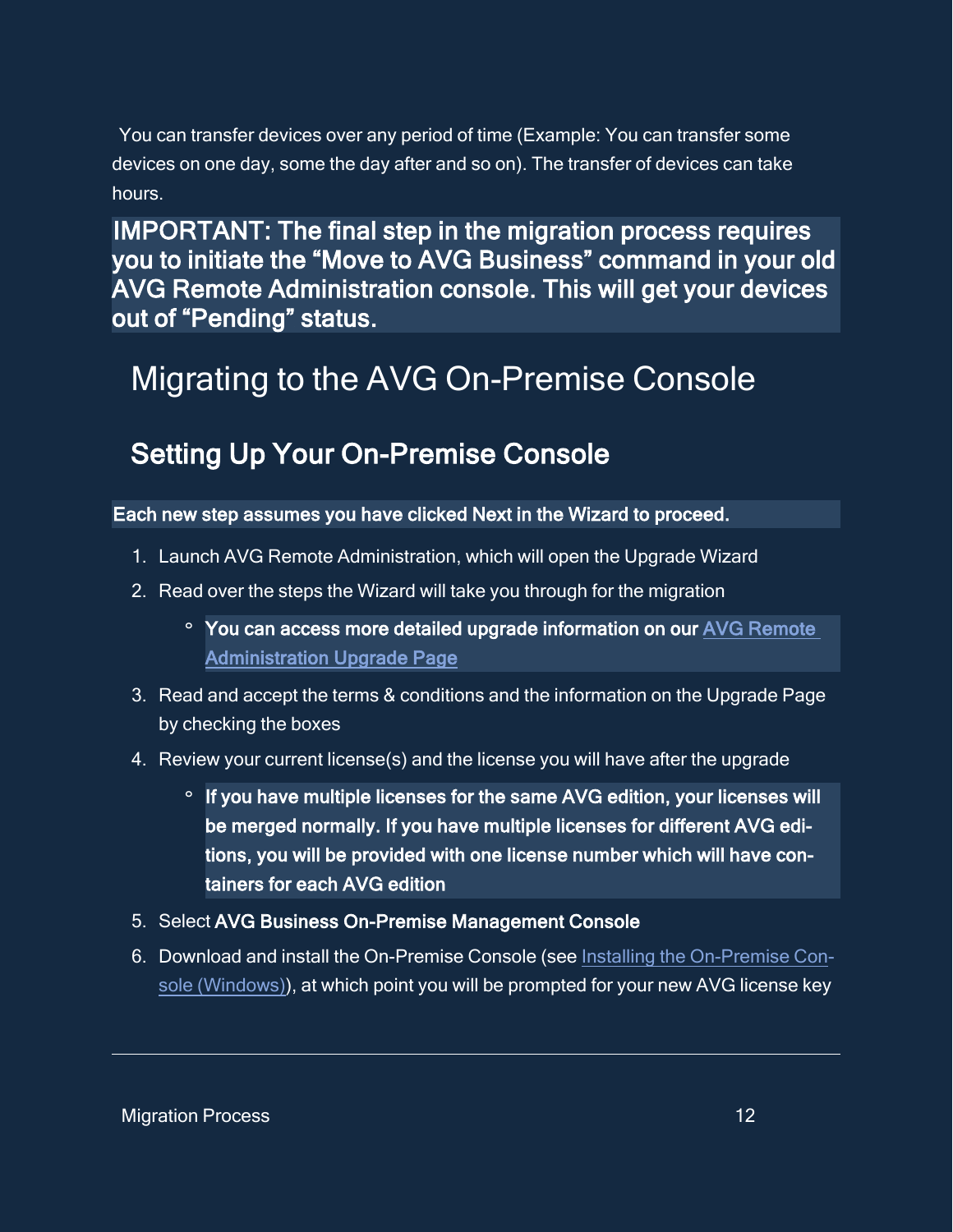## **<sup>o</sup>** Retrieve your new Wallet Key by clicking Next in the Wizard, then clicking Get Wallet Key

## <span id="page-12-0"></span>Exporting and Importing XML File

- 1. Click the "here" link to save the XML file with your devices, settings, and groups to a location on your computer (see [Remote Administration XML File Contents\)](#page-5-0)
- 2. Return to the On-Premise Console, then navigate to General Settings ▸ Transfer From Other Console
- 3. Click Import XML, locate the XML file you just saved, and import it into your On-Premise Console. You will be provided with a summary of groups and devices you will be importing
- 4. Click Copy installation token to the clipboard
- 5. Return to the Upgrade Wizard, and paste the token into the Business Console token field
	- **o** If desired, you can click Get Wallet key to copy your new AVG license number
- 6. Click Finish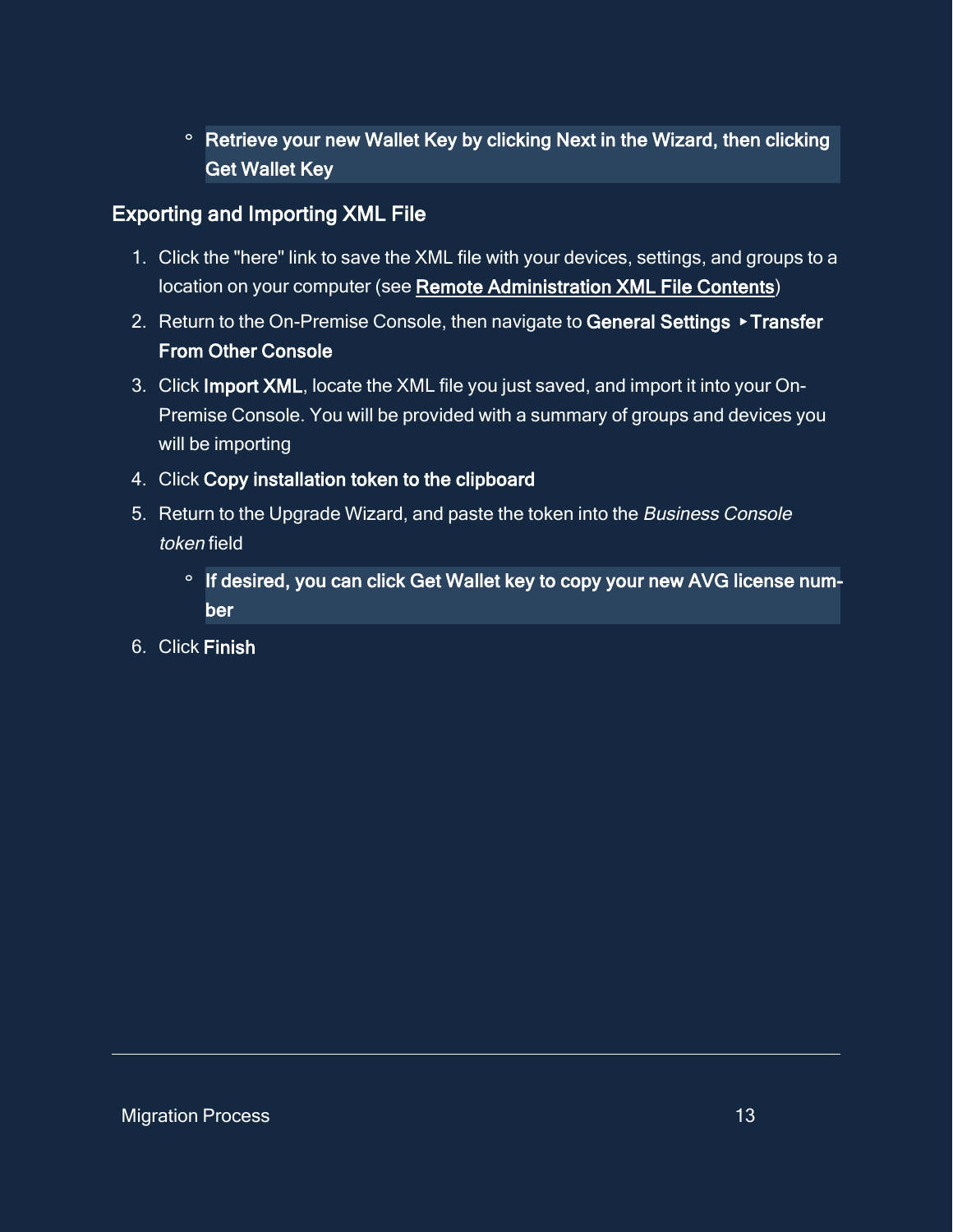|                                                                | Master Agents                                                                                                                                                                                                        | Transfer From Other Console     |  |  |
|----------------------------------------------------------------|----------------------------------------------------------------------------------------------------------------------------------------------------------------------------------------------------------------------|---------------------------------|--|--|
|                                                                | To transfer your devices and settings from older consoles, just follow the instructions below.                                                                                                                       |                                 |  |  |
| <b>AVG Remote Administration</b>                               |                                                                                                                                                                                                                      |                                 |  |  |
| <b>Business Management Console</b>                             | How to transfer from AVG Remote Administration Console to AVG                                                                                                                                                        | <b>AVG</b> Business<br>by avast |  |  |
|                                                                | 1. Search for a file export.xml on the device where your AVG Remote Administration console is installed:<br>With AVG Remote Administration console the file is located in: C:\Users\[UserName]\Desktop               |                                 |  |  |
| Note: Policies will also be transferred alongside the devices. | 2. Import the XML file. You will get an overview of how many groups and devices you're able to transfer.                                                                                                             |                                 |  |  |
| Import file                                                    |                                                                                                                                                                                                                      |                                 |  |  |
|                                                                |                                                                                                                                                                                                                      |                                 |  |  |
| Copy installation token to the clipboard                       |                                                                                                                                                                                                                      |                                 |  |  |
|                                                                | Note: This installation token will be pasted into the Remote Admin migration wizard and it stores it.                                                                                                                |                                 |  |  |
| Devices section.                                               | 3. Once successfully imported, devices from the AVG Remote Administration console will start to appear in this console in the<br>This might take a while and when they will appear, they will have a status Pending. |                                 |  |  |
| device.                                                        | 4. Once devices are fully transferred they will have the status Safe, Vulnerable, or In Danger, depending on the health of the                                                                                       |                                 |  |  |
|                                                                | 5. You've finished transferring AVG Remote Administration Console and AVG Business Editions products to the new AVG<br>Business AntiVirus Pro and AVG Business Management Console. Congratulations!                  |                                 |  |  |

## <span id="page-13-0"></span>Migrating Your Devices

- 1. In the Remote Administration Console, highlight the devices you would like to migrate
- 2. Right-click, then select Move to AVG Business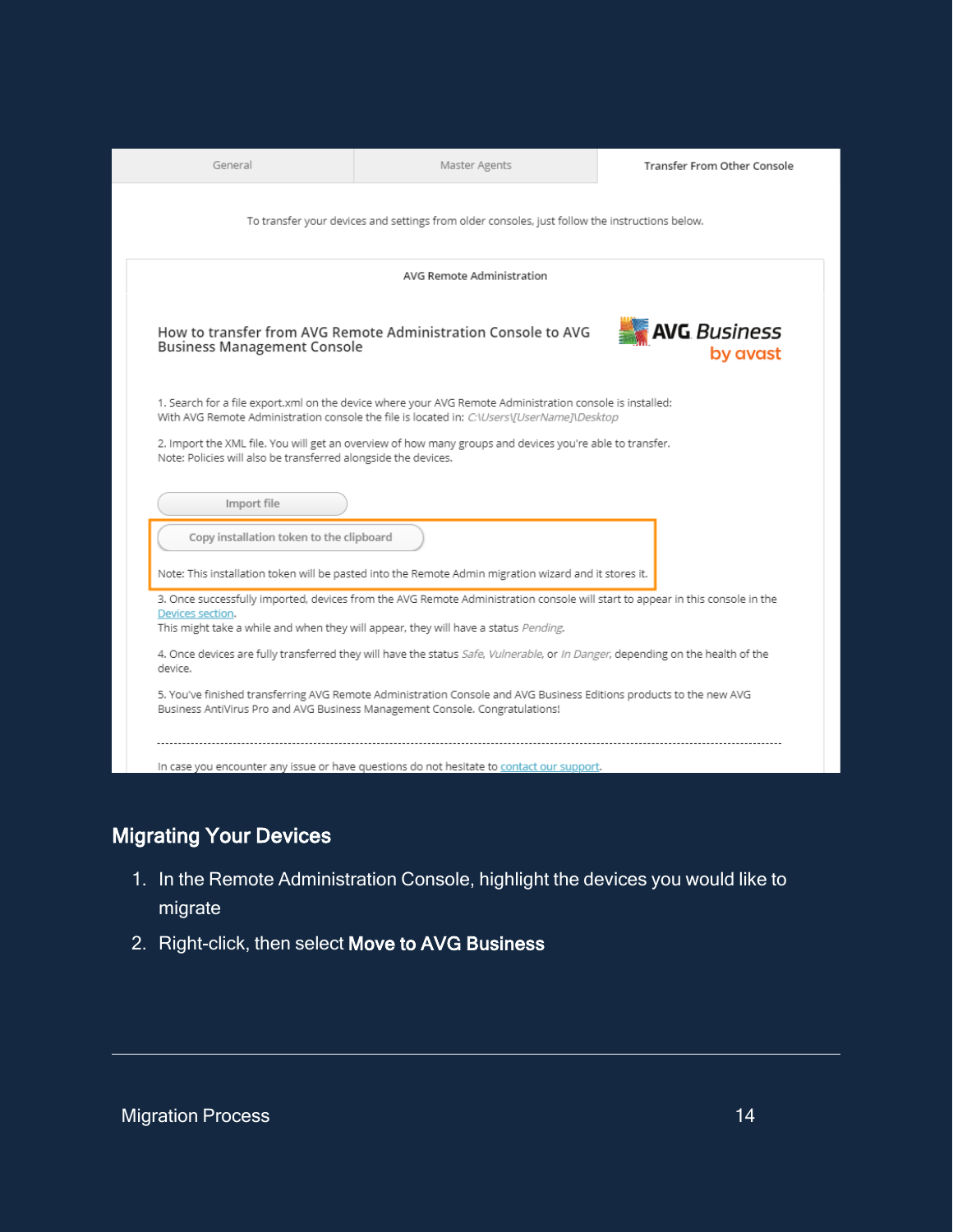- 3. Your devices will begin to transfer and should appear in the AVG Business On-Premise Console
- 4. If you have AVG Antivirus, File Server, or Email Server Business Editions, go to your On-Premise Console. Then navigate to the Devices page, select all of your devices, click Actions ▸ Change subscription, select your new license number, then click Apply

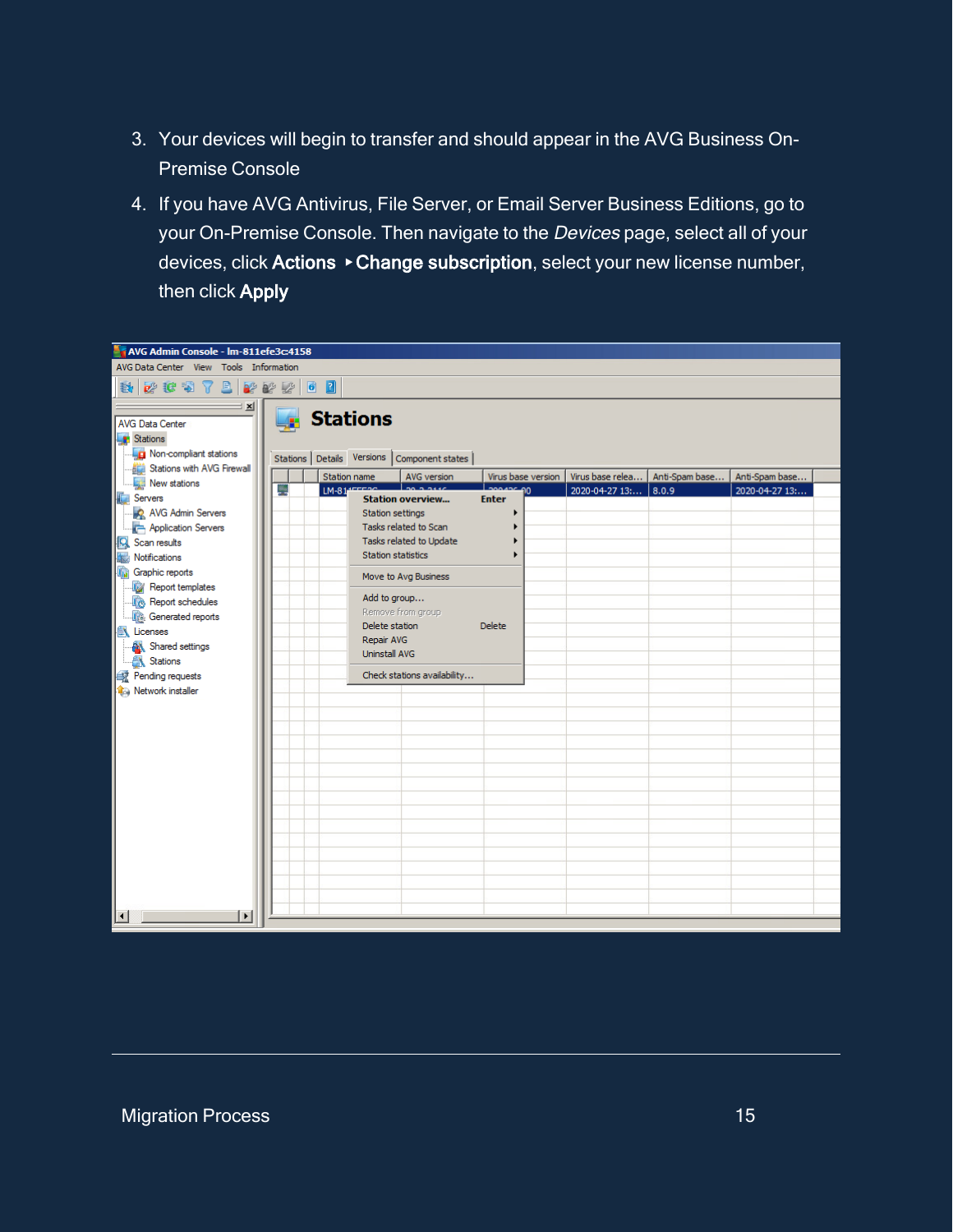You can transfer devices over any period of time (Example: You can transfer some devices on one day, some the day after and so on). The transfer of devices can take hours.

IMPORTANT: The final step in the migration process requires you to initiate the "Move to AVG Business" command in your old AVG Remote Administration console. This will get your devices out of "Pending" status.

## <span id="page-15-0"></span>Migrating Offline Networks

<span id="page-15-1"></span>Customers with offline networks will not be able to complete the migration using the Upgrade Wizard. Devices will need to be manually added to the AVG Business On-Premise Console.

## Configuring the Offline On-Premise Console

## <span id="page-15-2"></span>Requirements for Offline Configuration:

- at least one network adapter enabled on the station
- the download tool requires .NET 4.5 for Windows
- the download tool will work when a proxy is being used as long as the proxy is configured in the policy for the Master Agent/Update Mirror device

## <span id="page-15-3"></span>Configuring the Offline Console

If you are using the On-Premise Console, you have access to a standalone AVG Updates Download Tool for offline or isolated networks, which will download necessary program and virus definition update files.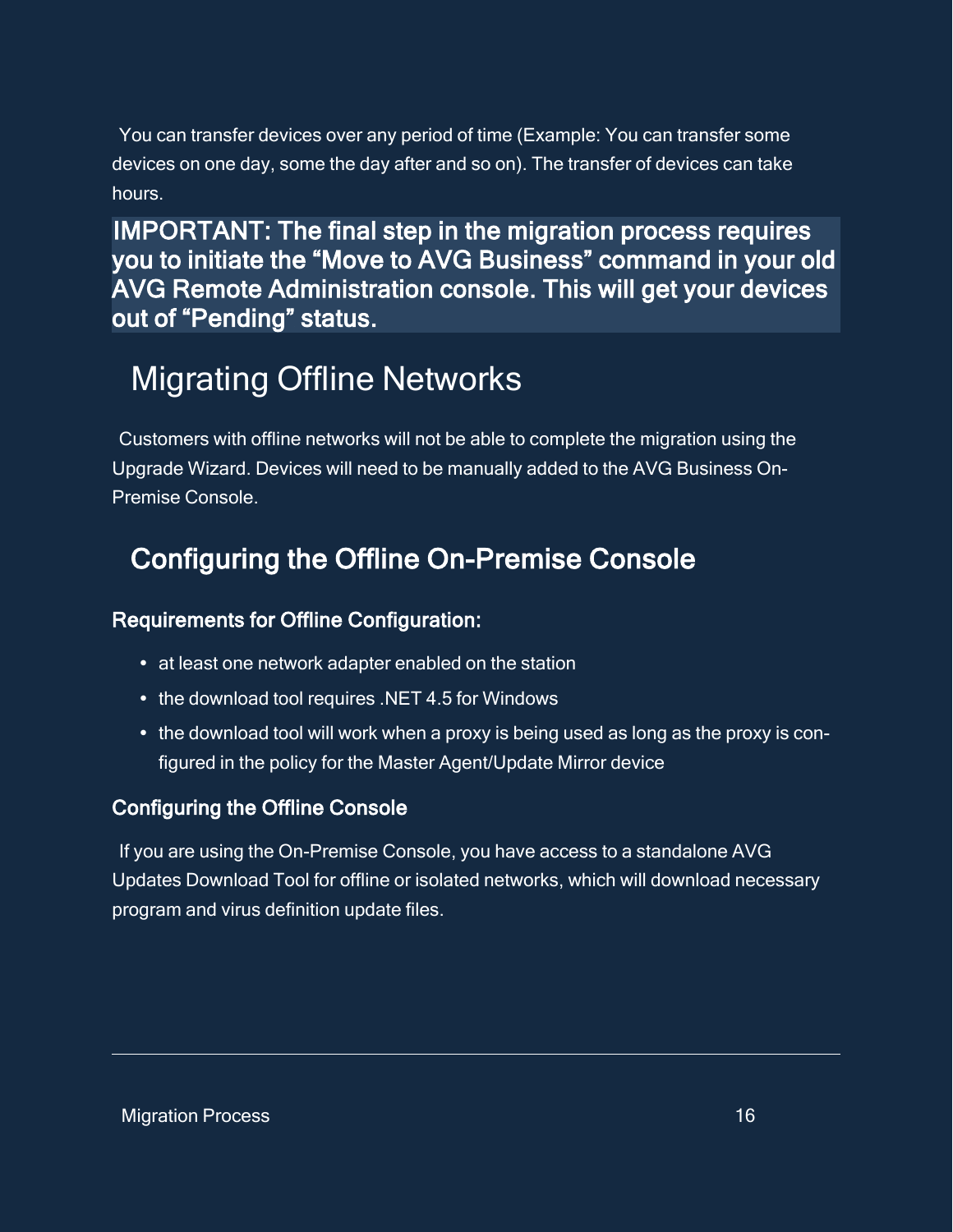- 1. Install the On-Premise Console using the guidelines above; however, ensure you tick the Offline Operation check box during setup
	- **<sup>o</sup>** Existing installations can be altered for offline functionality see [Setting](https://businesshelp.avast.com/Content/Products/AVG_Management_Consoles/ConsoleManagement/SettingOfflineOn-PremiseConsoletoOnline.htm#top)  [Online On-Premise Console to Offline](https://businesshelp.avast.com/Content/Products/AVG_Management_Consoles/ConsoleManagement/SettingOfflineOn-PremiseConsoletoOnline.htm#top). If you would rather uninstall and reinstall the Console, you can move your database to the new Console by following the instructions in [Backing Up and Moving the On-Premise Data](https://businesshelp.avast.com/Content/Products/AVG_Management_Consoles/ConsoleManagement/BackingUpandMovingtheOn-PremiseDatabase.htm)[base](https://businesshelp.avast.com/Content/Products/AVG_Management_Consoles/ConsoleManagement/BackingUpandMovingtheOn-PremiseDatabase.htm)
- 2. Log in to the On-Premise Console. You should be brought to the Offline Configuration tab
- 3. On a device with access to the internet, download the AVG Updates Download Tool (located [here\)](https://install.avcdn.net/smbdownloadtool/AVGUpdatesDownloader.exe)
- 4. The download tool will download all necessary update files
	- **<sup>o</sup>** You will need your Wallet Key (see [Locating Your Wallet Key \(for Partners](#page-17-1)  [and Distributors\)\)](#page-17-1)
- 5. Copy the offline folder from the download location (default path C:\Users\username\AppData\Local\Temp\AVGDownloader) to C:\Program Files\AVG\Management Console\console on the device with Console installed
- 6. On the Offline Configuration page, click Check Configuration. If all files are in place, you should be redirected to the Dashboard

## <span id="page-16-0"></span>Using the Updates Download Tool

- 1. Run AVGUpdatesDownloader.exe.
- 2. (Optional) Change the download location using the Browse button.
- 3. Insert wallet key.
- 4. Click Download.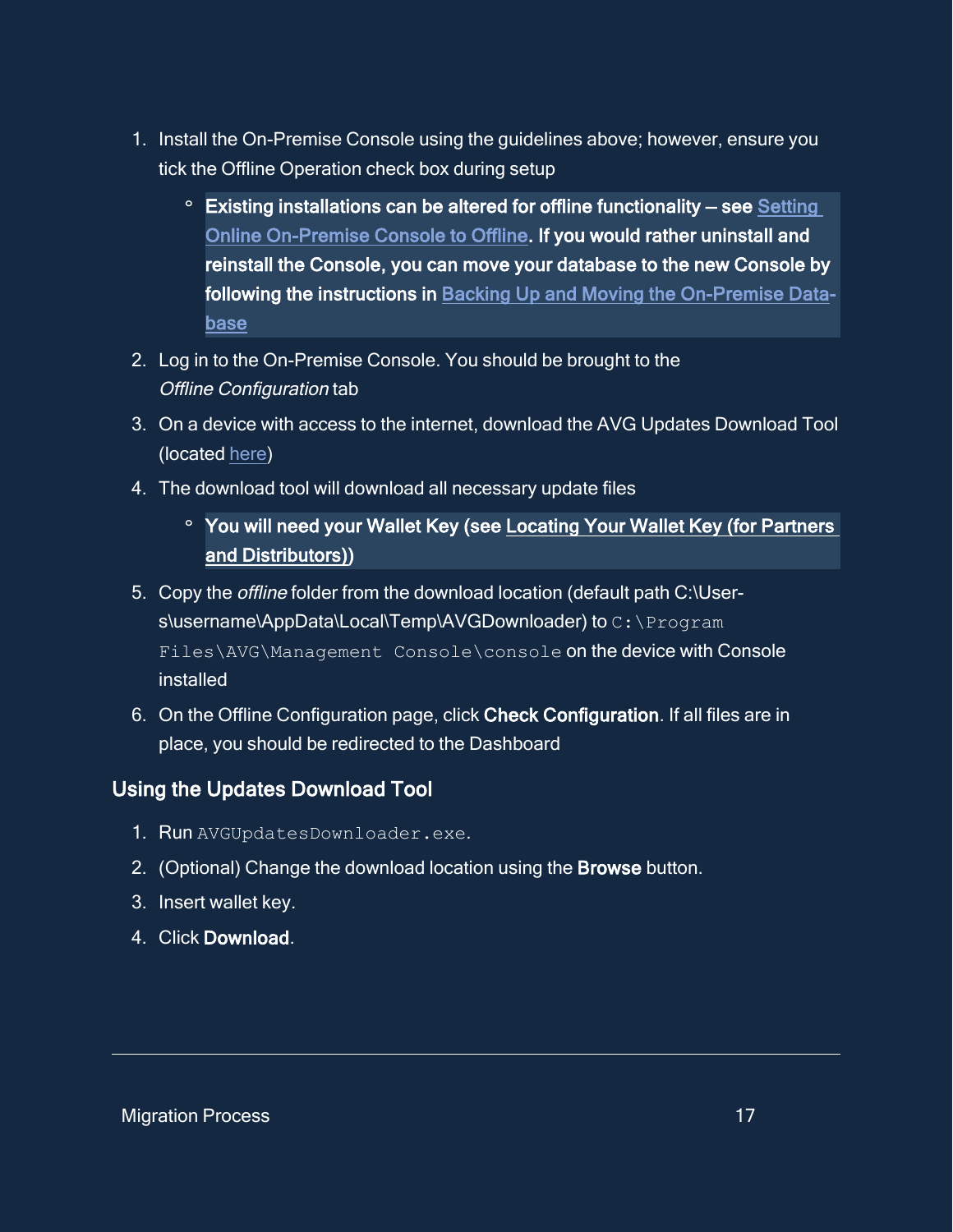Alternatively, if you would like to use Command Line, run the following command:

.\AVGUpdatesDownloader.exe /auto /lic="XXXXXX-XXXXXX-XXXXXX" /dir=C:\\AVGDownloader

When download is complete, two folders are created:

- \offline: appremover.exe, license, latest version information, ccupgrade.exe, Agent and AV offline installers (this folder used by the Console)
- \updates: program and virus definition update files for clients (this folder used by device set as mirror)

## <span id="page-17-0"></span>Updating Clients Using Mirror

After client installation you must set up one device in your network as an Update Mirror (master agent) for providing updates to other devices.

When the Mirror is ready, copy the *updates* folder to it and create the configuration file on the device:

- 1. Copy the updates folder from the AVG Updates Download location (default path C:\Users\username\AppData\Local\Temp\AVGDownloader) to
- 2. In C:\ProgramData\AVG\Busienss Agent\updates\, create file with file name mirror-updates.cfg
- 3. Add to the file:
	- [Updates] DisableUpdateDownloading=1

Program updates could take approximately 20 minutes to complete, and Anti-Spam definition updates are not supported in offline networks.

## <span id="page-17-1"></span>Locating Your Wallet Key (for Partners and Distributors)

If you have been provided with an Activation Code for your On-Premise Console, you will need to register the code to receive your Wallet Key. Activation Codes normally provided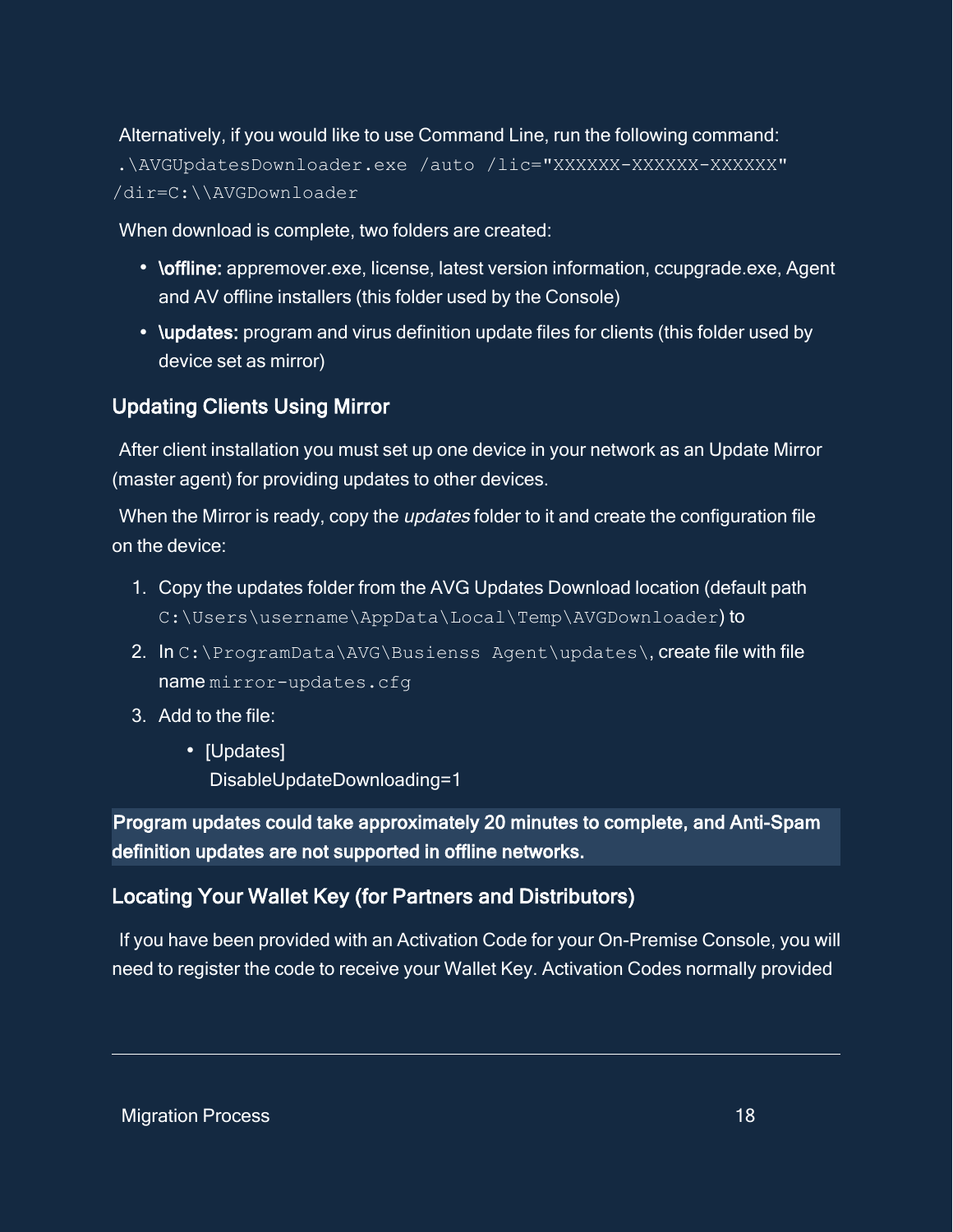when licenses are purchased will not work within the Offline Console, as the codes have to be validated over the internet. Direct Customers, however, will receive an email with the Wallet Key, and can use that in their Console.

<span id="page-18-0"></span>AVG customers should simply contact Business Technical Support to be provided the correct Wallet Key.

## Adding Clients from the Offline Console

### <span id="page-18-1"></span>Downloading Installer

- 1. Select which type of installer you need:
	- Windows .exe (for workstations and servers)
	- Windows .msi (for deployment using GPO)
- 2. Select the subscription products
- 3. Click Advanced Settings to view the following options
- 4. Choose the Group and Policy the device will use
	- **o** If desired, you can activate your devices and select the subscriptions to use after installation by checking the box with that option.
- 5. Choose whether to automatically remove competitive antivirus products on the device
	- **<sup>o</sup>** The option to remove competitive antivirus products is checked by default. We recommend that you leave this option checked when installing the Antivirus service.
- 6. Select the installer size (Light vs Full)
	- **o** If you select Light, the other services will be downloaded upon installation of the Antivirus agent. This option is not recommended if you are installing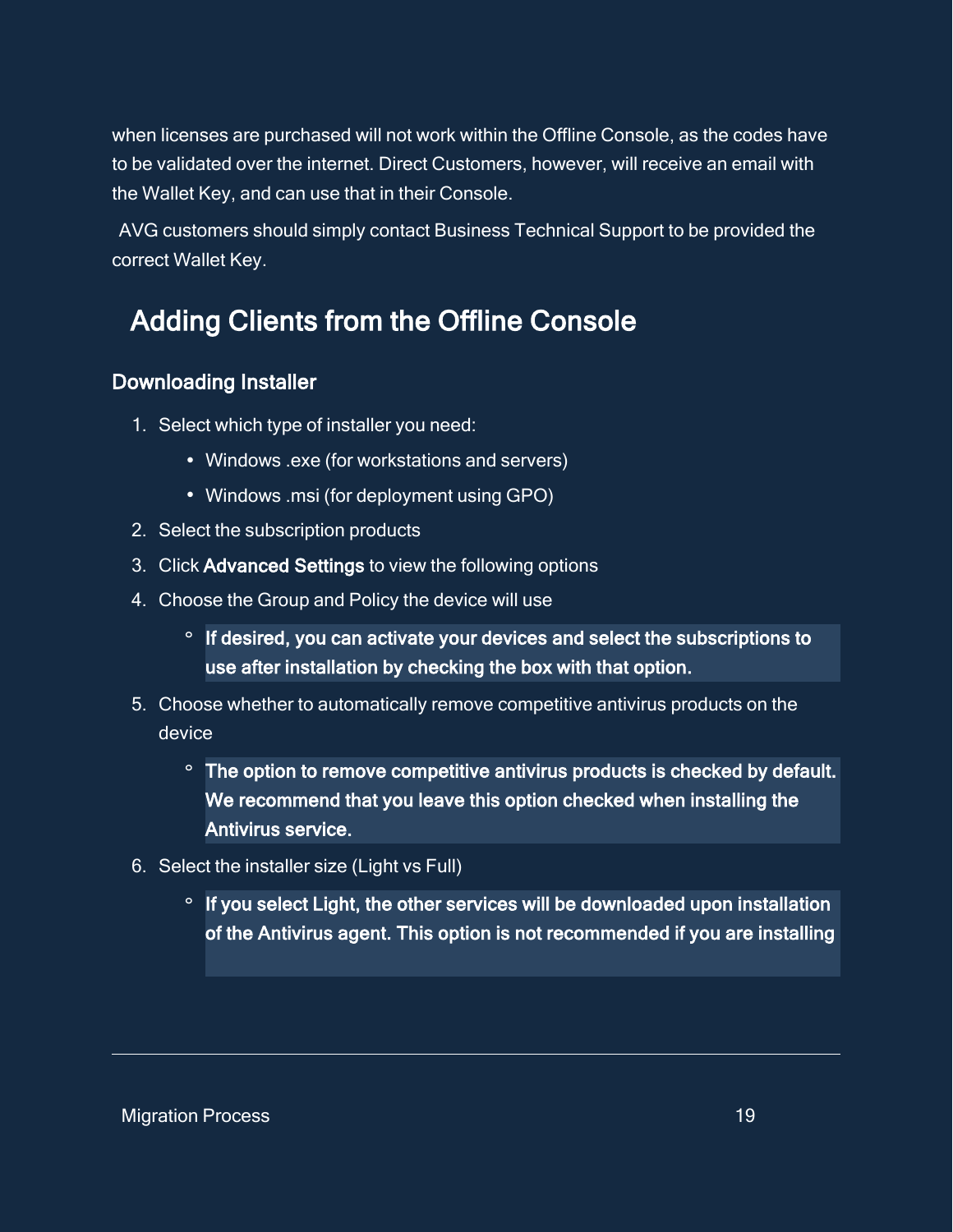Antivirus on multiple devices at the same, as each machine will individually contact AVG servers to download the other services.

- 7. Ensure you have defined the correct Proxy Server, if any, in the policy you are applying to the device
- 8. Click Download now and specify where to save the installation package ( $avg$ business agent setup.zip)-such as on a flash drive or network drive
- 9. Unzip the folder and run avg setup.bat on the end devices.
- 10. When prompted after installation, restart the device.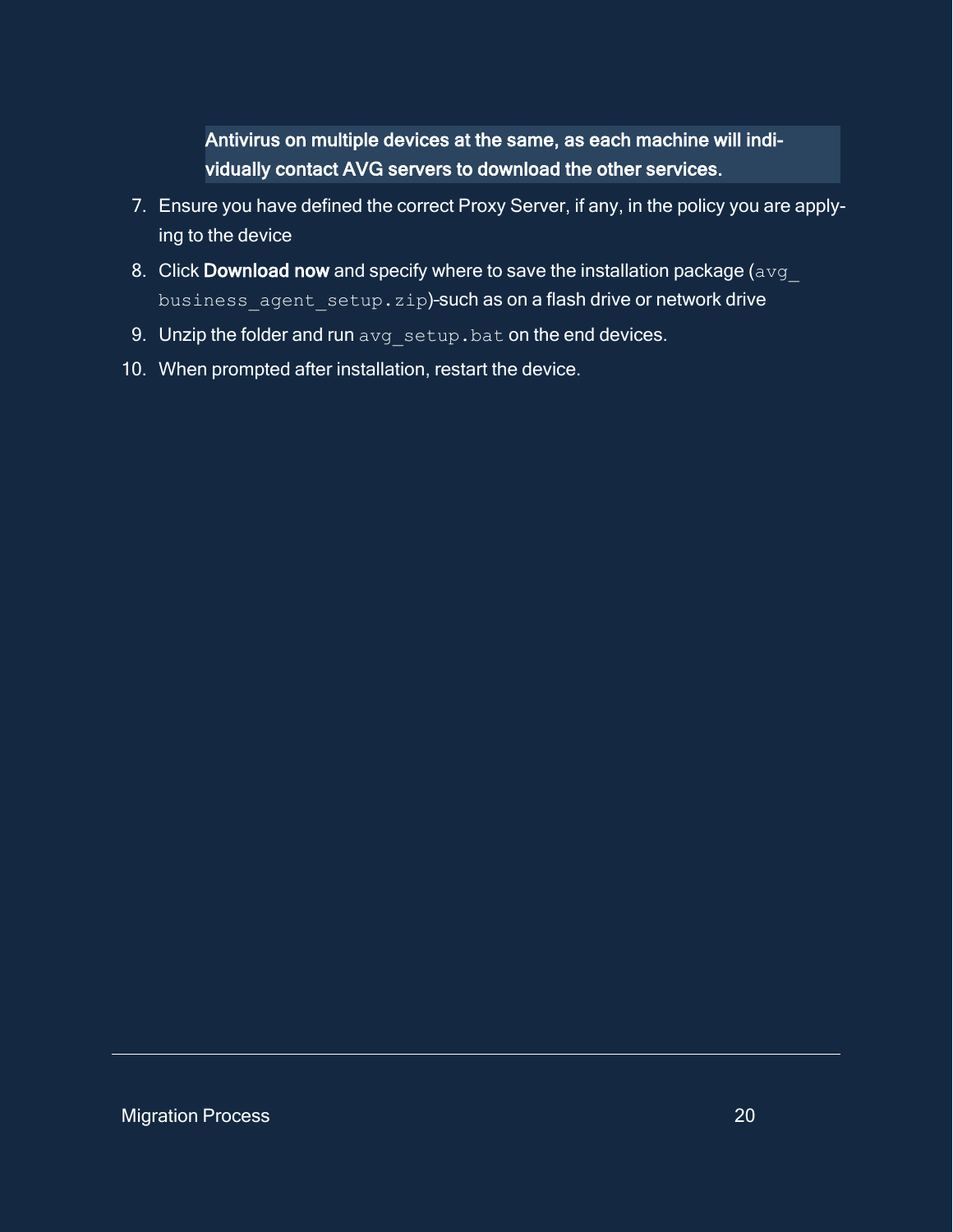# <span id="page-20-1"></span><span id="page-20-0"></span>Troubleshooting and FAQ

## <span id="page-20-2"></span>RA to New AVG Console Migration FAQ

## Business Console Token Missing?

If you are trying to migrate your devices but find the Business Console Token is missing (from the On-Premise Console), do the following:

- 1. Log in to the On-Premise Console
- 2. Click General Settings, then Transfer from Another Console
- 3. Press F12 in the browser to open developer tools
- 4. Select the Network tab
- 5. Click the Copy Installation Token button
- 6. Locate "ser
	- vice?ser-
	- viceName-
	- =Instal-
	- lationPack-
	- ageWS&-

operationName=generateRemoteAdminMigrationInstallationConnectionString" from the list in the dev tools menu, and copy the response to a notepad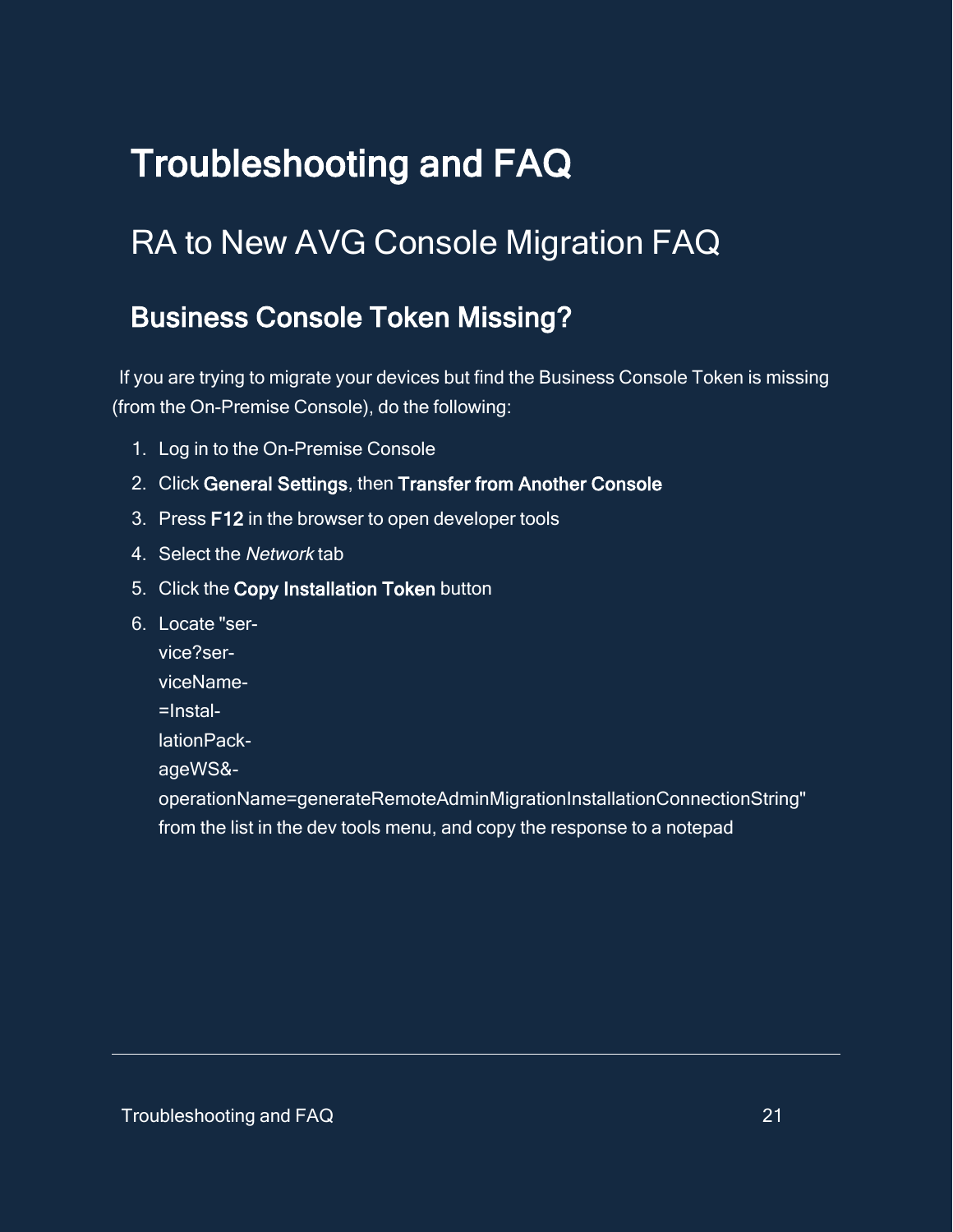|                | $\times$ +<br><b>AVG Business</b><br><b>AVG Business</b><br>$\times$                                                                                                                                                                     | $\times$<br>门                                                                                                                                                                                                                                                                                          |
|----------------|------------------------------------------------------------------------------------------------------------------------------------------------------------------------------------------------------------------------------------------|--------------------------------------------------------------------------------------------------------------------------------------------------------------------------------------------------------------------------------------------------------------------------------------------------------|
|                | Not secure   https://127.0.0.1/#settings/general<br>$\circ$                                                                                                                                                                              | ≾≒                                                                                                                                                                                                                                                                                                     |
|                | test test<br>tesst                                                                                                                                                                                                                       | R<br>Elements Console Sources Network >><br>▱                                                                                                                                                                                                                                                          |
|                |                                                                                                                                                                                                                                          | ▽ Q □ Preserve log □ Disable cache Online<br>∾<br>≈                                                                                                                                                                                                                                                    |
| n              | <b>General settings</b>                                                                                                                                                                                                                  | Hide data URLs<br>Filter<br>All XHR JS CSS Img Media Font Doc WS Manifest Other<br>Has blocked cookies                                                                                                                                                                                                 |
|                |                                                                                                                                                                                                                                          | Blocked Requests                                                                                                                                                                                                                                                                                       |
| ₽              | 1. Search for a file export.xml on the device where your AVG Remote Administration<br>console is installed:<br>With AVG Remote Administration console the file is located in: C:\Users\                                                  | 50000 ms<br>100000 ms<br>150000 ms<br>200000 ms<br>250000 ms<br>300000 ms<br>3500                                                                                                                                                                                                                      |
| Q              | [UserName]\Desktop                                                                                                                                                                                                                       | Name                                                                                                                                                                                                                                                                                                   |
| Jı,            | 2. Import the XML file. You will get an overview of how many groups and devices you're<br>able to transfer.<br>Note: Policies will also be transferred alongside the devices.                                                            | avq-business-logo-positive.svq<br>ratoavact nno<br>service?serviceName=InstallationPackageWS&operatioeRemoteAdminMigrationInstallation<br>service?serviceName=NotificationWS&operationName=getPendingNotificationCount                                                                                 |
| ⊟              | Import file                                                                                                                                                                                                                              | service?serviceName=DashboardWS&operationName=getDashboardWidgets<br>service?serviceName=DeviceWS&operationName=getDeviceHealthReportByCompanyId<br>service?serviceName=RiskCheckWS&operationName=getRiskCheckOverview                                                                                 |
|                | Copy installation token to the clipboard                                                                                                                                                                                                 | service?serviceName=NotificationWS&operationName=getPendingNotificationCount                                                                                                                                                                                                                           |
|                | Note: This installation token will be pasted into the Remote Admin migration wizard and<br>it stores it.                                                                                                                                 | service?serviceName=DashboardWS&operationName=getDashboardWidgets<br>service?serviceName=DeviceWS&operationName=getDeviceHealthReportByCompanyId<br>service?serviceName=RiskCheckWS&operationName=getRiskCheckOverview<br>service?serviceName=NotificationWS&operationName=getPendingNotificationCount |
| $\circledcirc$ | 3. Once successfully imported, devices from the AVG Remote Administration console will<br>start to appear in this console in the Devices section.<br>This might take a while and when they will appear, they will have a status Pending. | service?serviceName=DashboardWS&operationName=getDashboardWidgets<br>service?serviceName=DeviceWS&operationName=getDeviceHealthReportByCompanyId<br>service?serviceName=RiskCheckWS&operationName=getRiskCheckOverview                                                                                 |
| ٥              | 4. Once devices are fully transferred they will have the status Safe, Vulnerable, or In<br>Danger, depending on the health of the device.                                                                                                | Service?serviceName=NotificationWS&operationName=getPendingNotificationCount<br>service?serviceName=DashboardWS&operationName=getDashboardWidgets<br>service?serviceName=DeviceWS&operationName=getDeviceHealthReportByCompanyId                                                                       |
| $\gg$          | 5. You've finished transferring AVG Remote Administration Console and AVG Business<br>Editions products to the new AVG Business Antivirus Pro and AVG Business Management                                                                | 23 requests 34.9 kB transferred 366 kB resources<br>Thursday, August 13, 2020                                                                                                                                                                                                                          |

- 7. The installation token will be in quotes after "operationResult"
	- **<sup>o</sup>** When copying the token, do not copy the quotation marks.
- 8. Use the copied token in your Migration Wizard to begin transferring your devices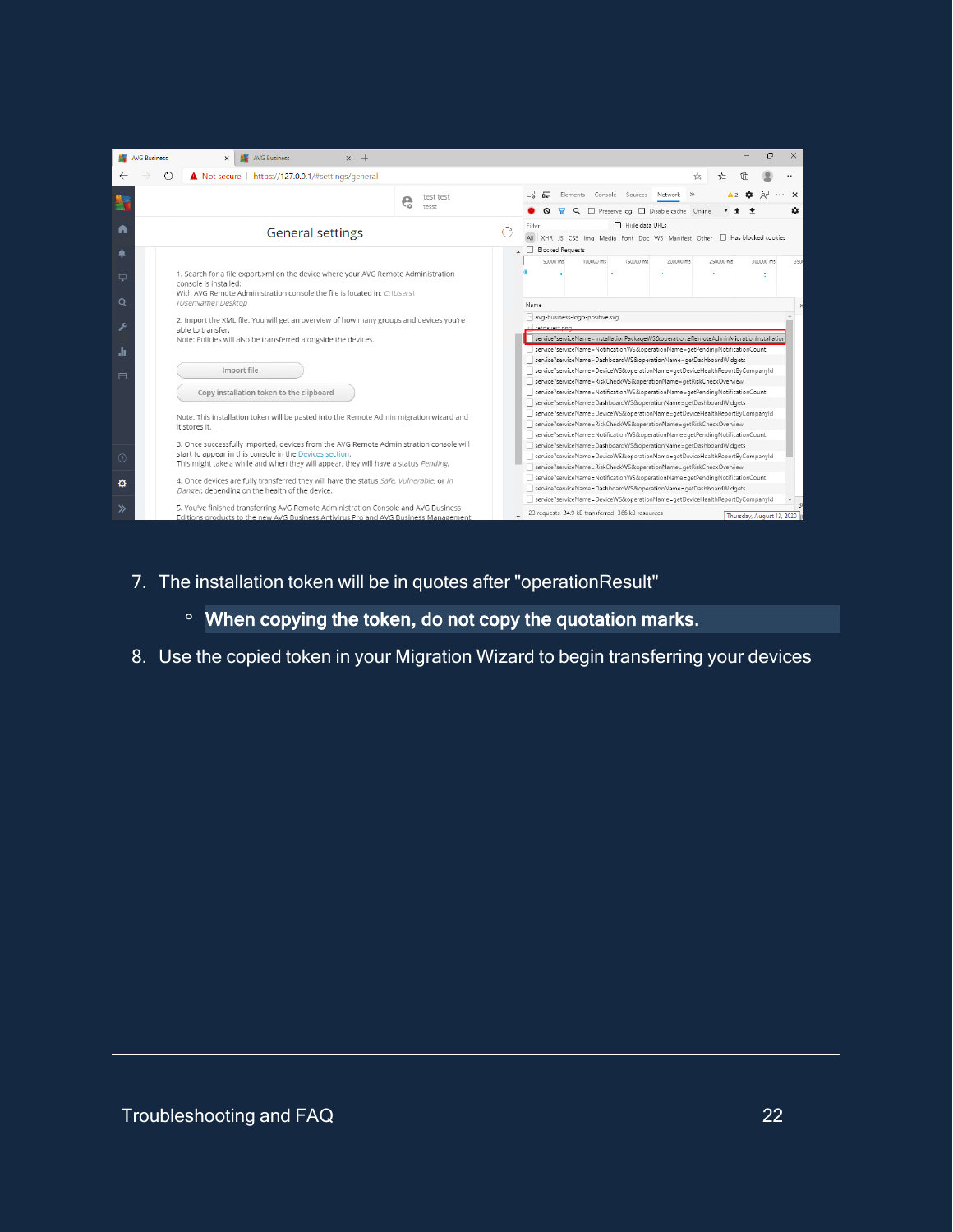

## <span id="page-22-0"></span>Receiving error message when importing my XML

## file?

If you receive an error message stating "You are trying to upload an XML file which does not match the product your company is using" when inserting your AVG Remote Administration XML file into your AVG Business Management Console, this is due to your shared license number settings in AVG Remote Administration.

To resolve the issue:

- 1. Open AVG Remote Administration Console
- 2. In the left menu, click Licenses
- 3. Right-click Shared Settings and add your AVG Business Edition license number

You will now be able to insert your XML file successfully into your AVG Business Management Console.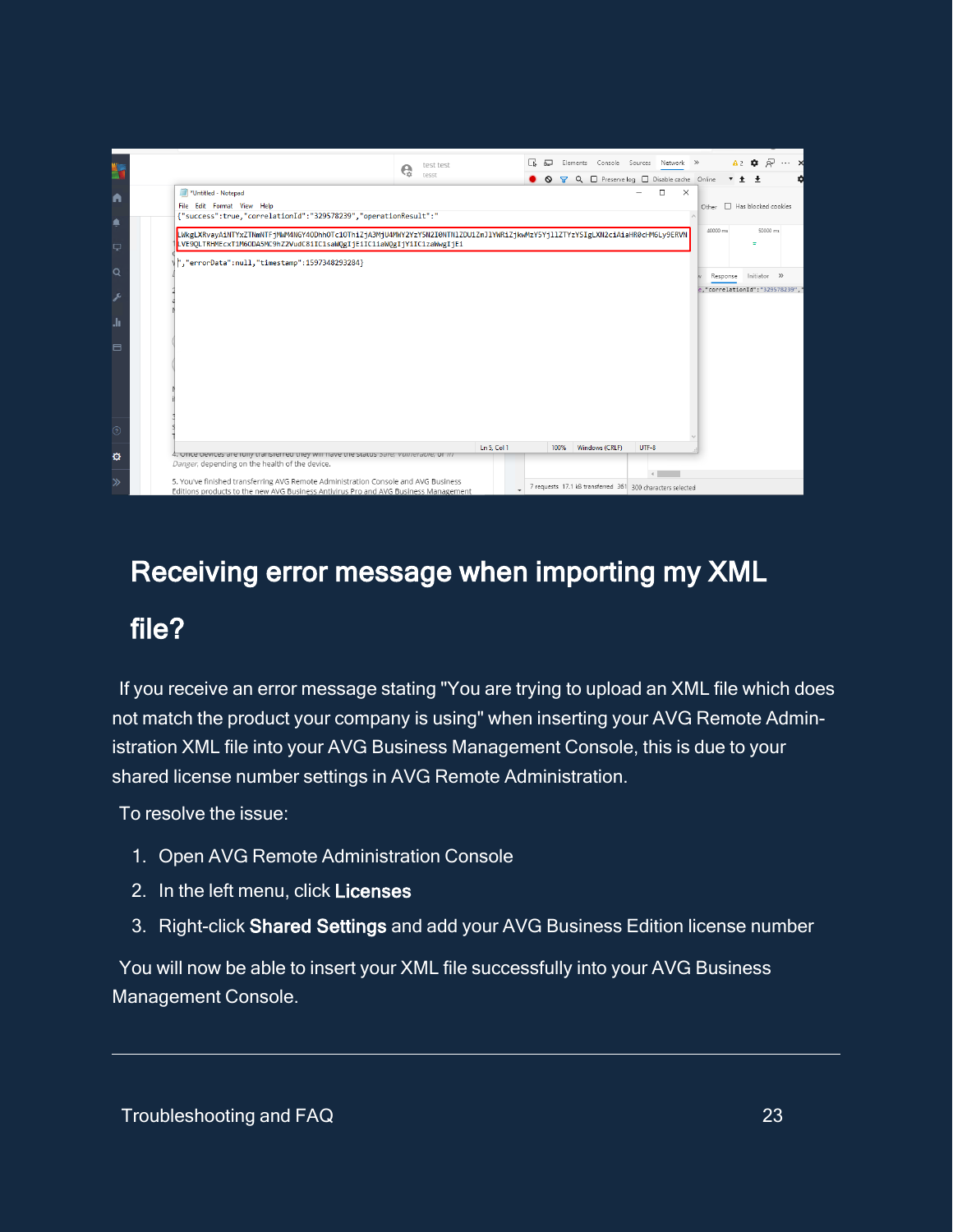# <span id="page-23-0"></span>Dashboard Widgets, Reports, and Tasks do not populate after moving devices from AVG Remote Administration to AVG Business Management Console?

Sometimes after you have moved your devices from AVG Remote Administration Console to your new AVG Business Management Console (Cloud or On-Pemise), it can take some hours for your devices to register to our servers. During this time you may experience no widgets on your dashboard, no data in your reports or inability to create tasks.

To resolve the issue, you can simply restart your devices after they have moved from AVG Remote Administration Console to your new AVG Console, or you can wait for approximately 12 hours for those devices to complete registration to your new console.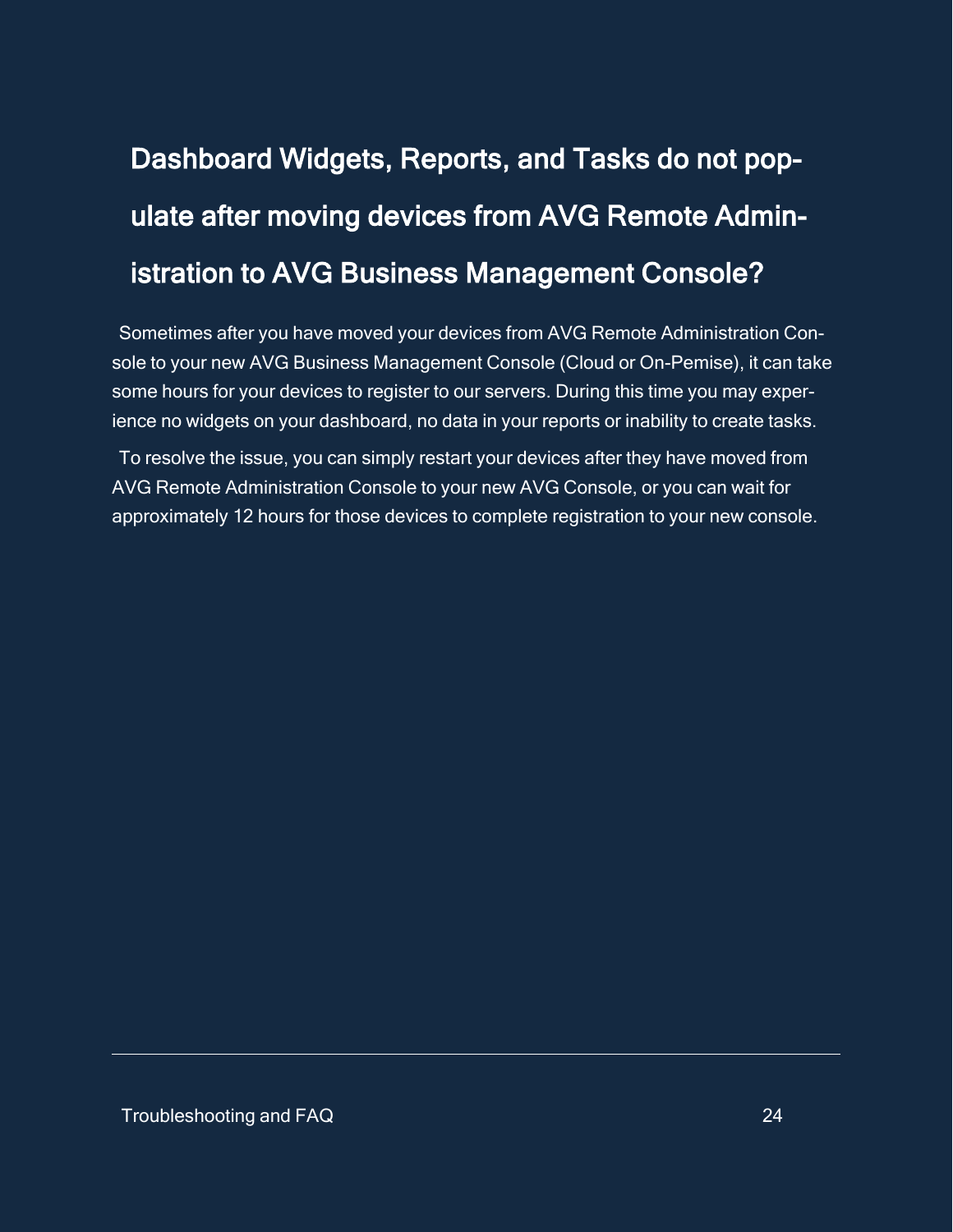# <span id="page-24-0"></span>**Glossary**

## A

## Anti-spam

Antivirus component designed to scan outgoing and incoming emails for threats.

## **Antivirus**

A service which keeps devices safe from viruses and other threats. Requires regular virus definition updates to be effective.

### av

A service which keeps devices safe from viruses and other threats. Requires regular virus definition updates to be effective.

## Avast Business Antivirus

A service which keeps devices safe from viruses and other threats. Requires regular virus definition updates to be effective.

## AVG Business Antivirus

A service which keeps devices safe from viruses and other threats. Requires regular virus definition updates to be effective.

## D

## **Device**

Personal computers, laptops, or server devices you would like to add to your network.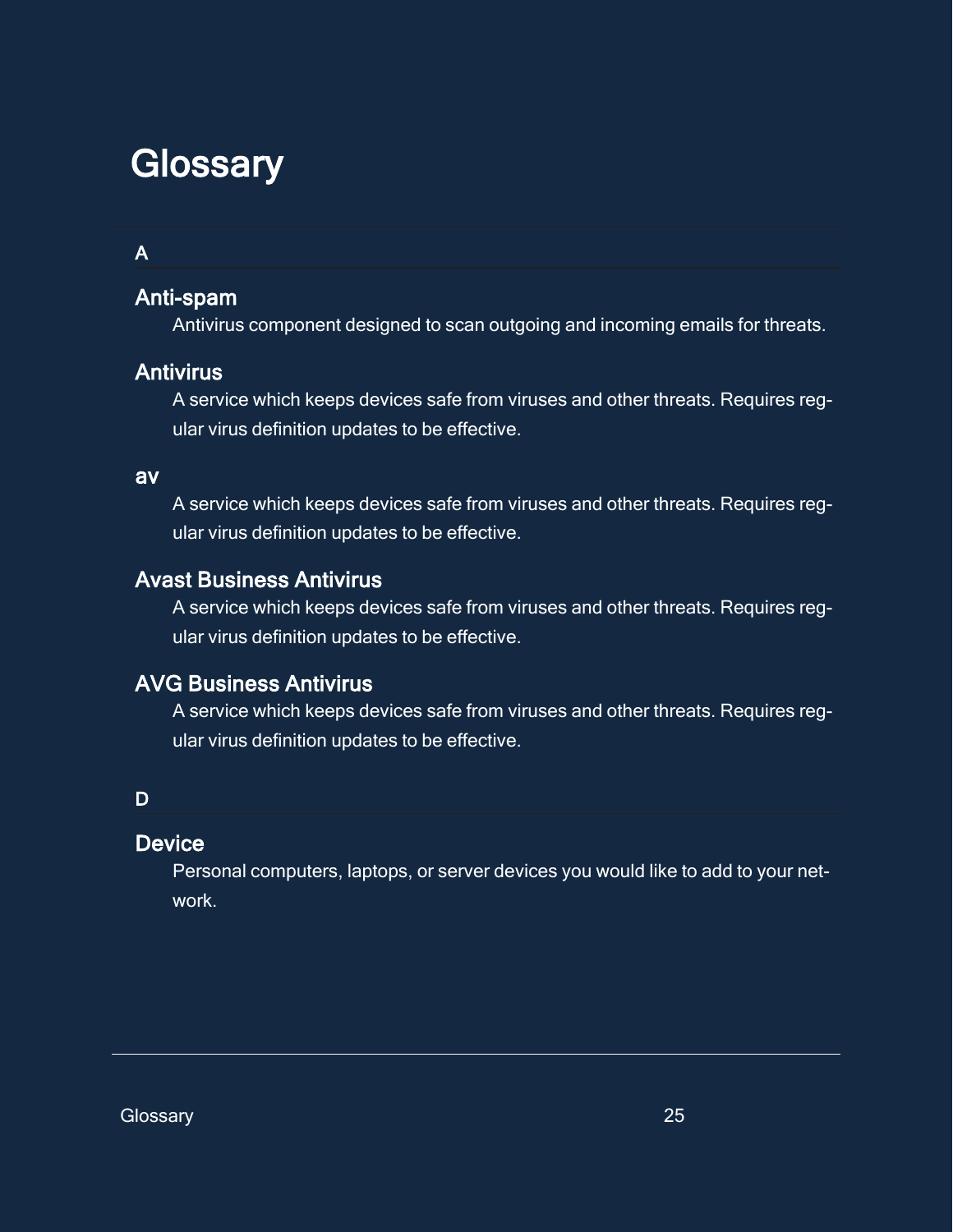### E

### Exception

Individual or uncategorized websites, files, etc allowed or blocked by Antivirus.

## Exclusion

Individual or uncategorized websites, files, etc allowed or blocked by Antivirus.

### F

## **Firewall**

Antivirus component which scans all outgoing and incoming traffic to a device for threats.

## G

## **Group**

Organizational structure used for managing numbers of devices on a network. Your Console comes with a default group which can be renamed, but cannot not be deleted.

### L

## License

The type of subscription you have for a specific, paid Avast or AVG product.

## Local Update Server

Device(s) in your network designated by your Console to download, deploy to, or scan other networked machines.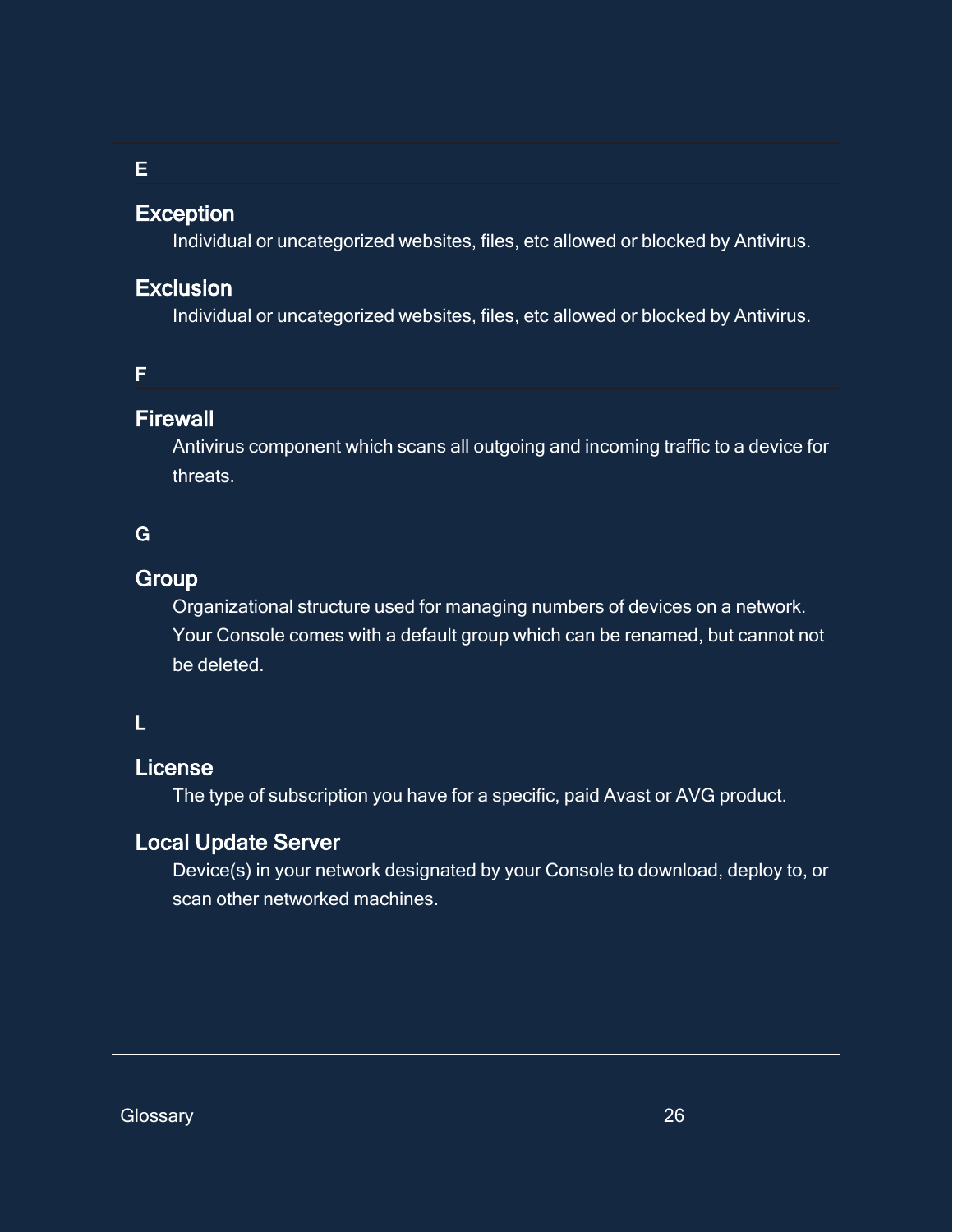## Master Agent

Device(s) in your network designated by your Console to download, deploy to, or scan other networked machines.

#### P

M

## **Policy**

A set of settings applied to device(s) from your Console to automate client-side Antivirus processes.

## Potentially Unwanted Program

Programs which sometimes act similarly to malware or spyware, usually installed as part of another installation.

### PUP

Programs which sometimes act similarly to malware or spyware, usually installed as part of another installation.

#### Q

#### **Quarantine**

Component of Antivirus which quarantines potentially infected files until it has been determined that it is safe to permanently delete them, either manually or according to a schedule.

## R

## Remote Deployment

Method of installing Antivirus from your Console to all chosen devices on the local network, only available when a device on the network already has Antivirus